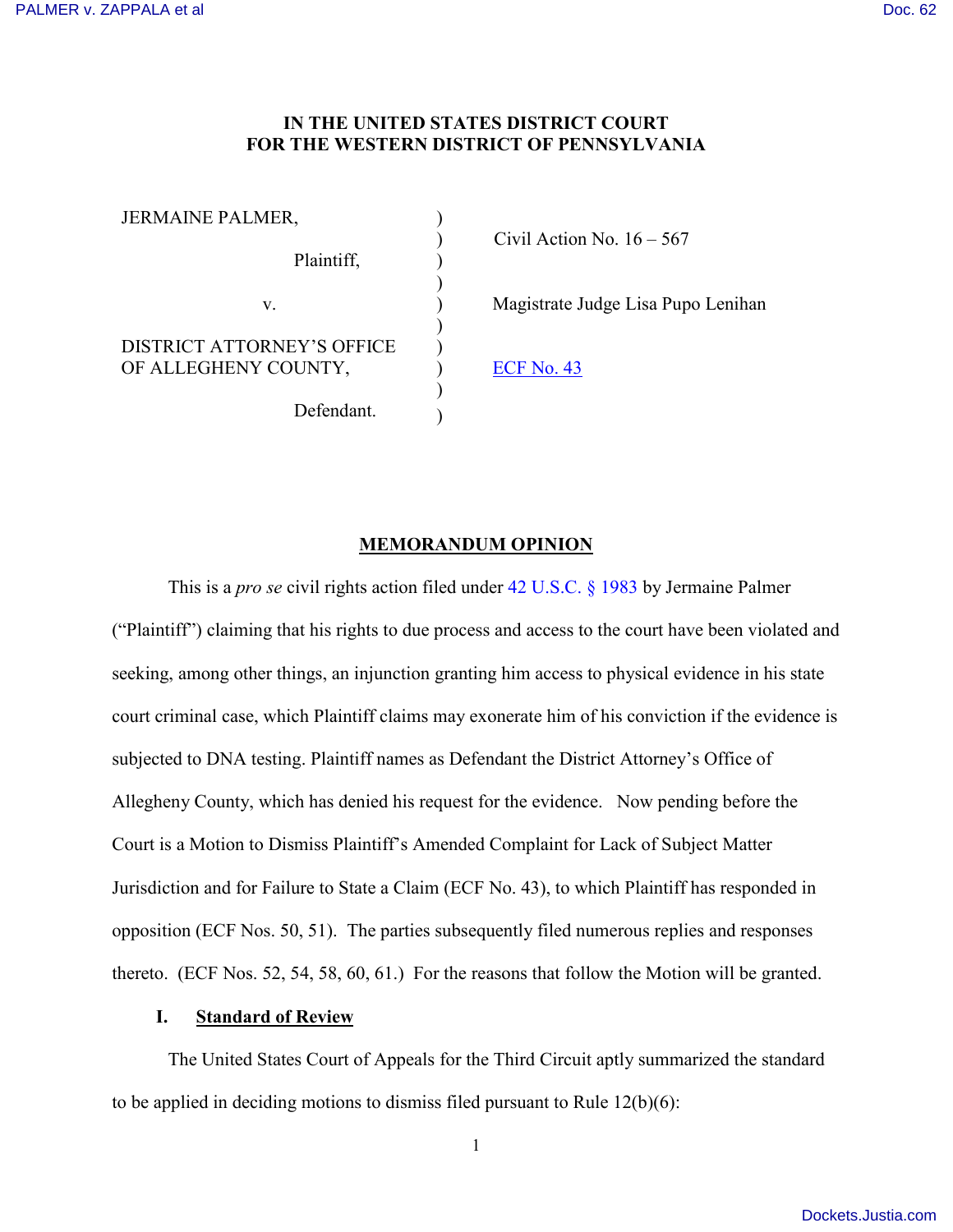Under the "notice pleading" standard embodied in Rule 8 of the Federal Rules of Civil Procedure, a plaintiff must come forward with "a short and plain statement of the claim showing that the pleader is entitled to relief." As explicated in [Ashcroft v. Iqbal, 556](http://www.westlaw.com/Find/default.wl?rs=kmfn4.8&vr=2.0&kmvr=2.6&FindType=Y&DB=0000780&serialnum=2018848474&kmsource=da3.0)  [U.S. 662, 678 \(2009\),](http://www.westlaw.com/Find/default.wl?rs=kmfn4.8&vr=2.0&kmvr=2.6&FindType=Y&DB=0000780&serialnum=2018848474&kmsource=da3.0) a claimant must state a "plausible" claim for relief, and "[a] claim has facial plausibility when the pleaded factual content allows the court to draw the reasonable inference that the defendant is liable for the misconduct alleged." Although "[f]actual allegations must be enough to raise a right to relief above the speculative level," [Bell Atlantic Corp. v. Twombly, 550](http://www.westlaw.com/Find/default.wl?rs=kmfn4.8&vr=2.0&kmvr=2.6&FindType=Y&DB=0000780&serialnum=2012293296&kmsource=da3.0)  [U.S. 544, 555 \(2007\),](http://www.westlaw.com/Find/default.wl?rs=kmfn4.8&vr=2.0&kmvr=2.6&FindType=Y&DB=0000780&serialnum=2012293296&kmsource=da3.0) a plaintiff "need only put forth allegations that raise a reasonable expectation that discovery will reveal evidence of the necessary element." [Fowler, 578 F.3d at 213](http://www.westlaw.com/Find/default.wl?rs=kmfn4.8&vr=2.0&kmvr=2.6&FindType=Y&DB=0000506&serialnum=2019623986&kmsource=da3.0) (quotation marks and citations omitted); *see also* [Covington v. Int'l](http://www.westlaw.com/Find/default.wl?rs=kmfn4.8&vr=2.0&kmvr=2.6&FindType=Y&DB=0000506&serialnum=2030133352&kmsource=da3.0)  [Ass'n of Approved Basketball Officials, 710 F.3d 114, 117–18 \(3d](http://www.westlaw.com/Find/default.wl?rs=kmfn4.8&vr=2.0&kmvr=2.6&FindType=Y&DB=0000506&serialnum=2030133352&kmsource=da3.0)  [Cir. 2013\).](http://www.westlaw.com/Find/default.wl?rs=kmfn4.8&vr=2.0&kmvr=2.6&FindType=Y&DB=0000506&serialnum=2030133352&kmsource=da3.0)

[Thompson v. Real Estate Mortg. Network](http://www.westlaw.com/Find/default.wl?rs=kmfn4.8&vr=2.0&kmvr=2.6&FindType=Y&DB=0000506&serialnum=2033082778&kmsource=da3.0)*,* 748 F.3d 142, 147 (3d Cir. 2014).

Also, when considering *pro se* pleadings, a court must employ less stringent standards than when judging the work product of an attorney. [Haines v. Kerner, 404 U.S. 519, 520 \(1972\).](http://www.westlaw.com/Find/default.wl?rs=kmfn4.8&vr=2.0&kmvr=2.6&FindType=Y&DB=0000780&serialnum=1972127052&kmsource=da3.0) When presented with a *pro se* complaint, the court should construe the complaint liberally and draw fair inferences from what is not alleged as well as from what is alleged. [Dluhos v.](http://www.westlaw.com/Find/default.wl?rs=kmfn4.8&vr=2.0&kmvr=2.6&FindType=Y&DB=0000506&serialnum=2003171029&kmsource=da3.0)  [Strasberg, 321 F.3d 365, 369 \(3d Cir. 2003\).](http://www.westlaw.com/Find/default.wl?rs=kmfn4.8&vr=2.0&kmvr=2.6&FindType=Y&DB=0000506&serialnum=2003171029&kmsource=da3.0) In a [§ 1983](http://www.westlaw.com/Find/default.wl?rs=kmfn4.8&vr=2.0&kmvr=2.6&FindType=L&DB=1000546&DocName=42USCAS1983&kmsource=da3.0) action, the court must "apply the applicable law, irrespective of whether the *pro se* litigant has mentioned it by name." [Higgins v.](http://www.westlaw.com/Find/default.wl?rs=kmfn4.8&vr=2.0&kmvr=2.6&FindType=Y&DB=0000506&serialnum=2002366169&kmsource=da3.0)  [Beyer, 293 F.3d 683, 688 \(3d Cir. 2002\)](http://www.westlaw.com/Find/default.wl?rs=kmfn4.8&vr=2.0&kmvr=2.6&FindType=Y&DB=0000506&serialnum=2002366169&kmsource=da3.0) (quoting [Holley v. Dep't of Veteran Affairs, 165 F.3d](http://www.westlaw.com/Find/default.wl?rs=kmfn4.8&vr=2.0&kmvr=2.6&FindType=Y&DB=0000506&serialnum=1999036283&kmsource=da3.0)  [244, 247-48 \(3d Cir. 1999\)\)](http://www.westlaw.com/Find/default.wl?rs=kmfn4.8&vr=2.0&kmvr=2.6&FindType=Y&DB=0000506&serialnum=1999036283&kmsource=da3.0). *See also* [Nami v. Fauver, 82 F.3d 63, 65 \(3d Cir. 1996\)](http://www.westlaw.com/Find/default.wl?rs=kmfn4.8&vr=2.0&kmvr=2.6&FindType=Y&DB=0000506&serialnum=1996102682&kmsource=da3.0) ("Since this is a § 1983 action, the [*pro se*] plaintiffs are entitled to relief if their complaint sufficiently alleges deprivation of any right secured by the Constitution.") (quoting [Higgins, 293 F.3d at](http://www.westlaw.com/Find/default.wl?rs=kmfn4.8&vr=2.0&kmvr=2.6&FindType=Y&DB=0000506&serialnum=2002366169&kmsource=da3.0)  [688\)](http://www.westlaw.com/Find/default.wl?rs=kmfn4.8&vr=2.0&kmvr=2.6&FindType=Y&DB=0000506&serialnum=2002366169&kmsource=da3.0). Notwithstanding this liberality, *pro se* litigants are not relieved of their obligation to allege sufficient facts to support a cognizable legal claim. *See*, *e.g.*, [Taylor v. Books A Million, Inc](http://www.westlaw.com/Find/default.wl?rs=kmfn4.8&vr=2.0&kmvr=2.6&FindType=Y&DB=0000506&serialnum=2002399132&kmsource=da3.0)*.*, [296 F.3d 376, 378 \(5th Cir. 2002\);](http://www.westlaw.com/Find/default.wl?rs=kmfn4.8&vr=2.0&kmvr=2.6&FindType=Y&DB=0000506&serialnum=2002399132&kmsource=da3.0) [Riddle v. Mondragon, 83 F.3d 1197, 2102 \(10th Cir. 1996\).](http://www.westlaw.com/Find/default.wl?rs=kmfn4.8&vr=2.0&kmvr=2.6&FindType=Y&DB=0000506&serialnum=1996104515&kmsource=da3.0)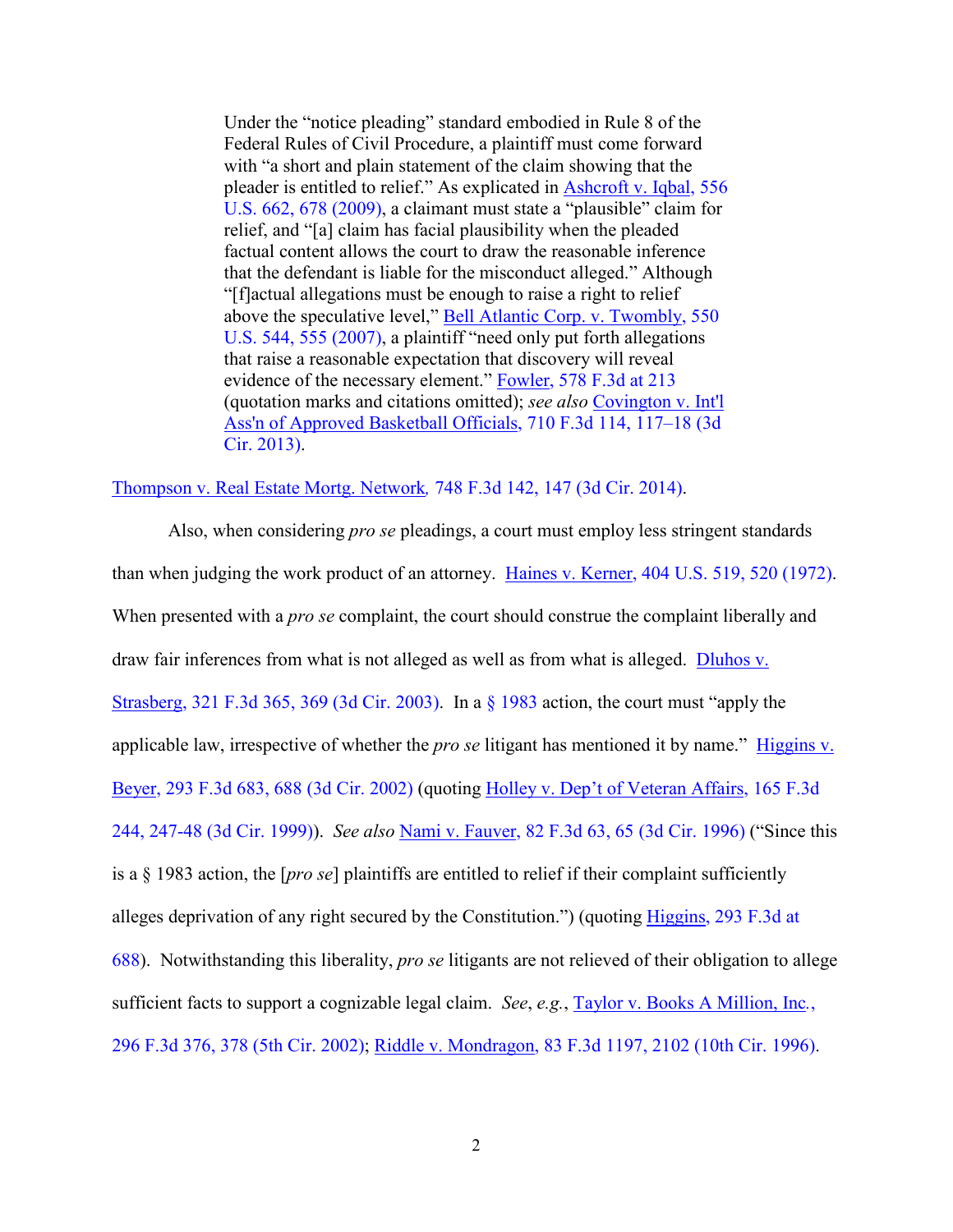# **II. Allegations and Relevant Facts of Public Record**

l

Plaintiff's Amended Complaint [\(ECF No. 33\)](https://ecf.pawd.uscourts.gov/doc1/15715346873) alleges the following facts. On June 18,

1993, the body of Marcia Williams ("Ms. Williams" and "victim") was found in a wooded area in Allegheny County ("Allegheny County Murder"). Id., ¶ 18. On June 1, 1994, Plaintiff was convicted in a non-jury trial of third degree murder in the death of Ms. Williams ("Allegheny County Conviction") and sentenced on July 25, 1994 to ten (10) to twenty (20) years of imprisonment.<sup>[1](#page-2-0)</sup> Id., ¶ 36.

Plaintiff filed a second PCRA petition on November 3, 2000, seeking a reinstatement of the right to appeal the denial of his first PCRA petition. On January 25, 2002, the PCRA court granted this petition and reinstated Plaintiff's appellate rights as to his first PCRA petition. The Superior Court then affirmed the dismissal of Plaintiff's first PCRA petition on January 15, 2003. The Pennsylvania Supreme Court denied his petition for allowance of appeal on May 29, 2003.

Plaintiff filed another PCRA petition approximately on June 1, 2006, which the PCRA court dismissed as time-barred on June 28, 2006, and the Superior Court affirmed dismissal on April 12, 2007. The Supreme Court denied a petition for allowance of appeal on August 7, 2007.

<span id="page-2-0"></span><sup>1</sup> Plaintiff's criminal case is docketed at CP-02-CR-0009376-1993 in the Court of Common Pleas of Allegheny County. The docket sheet for this case is a matter of public record and can be found online at [http://ujsportal.pacourts.us/.](http://ujsportal.pacourts.us/) Review of the docket reveals the following relevant procedural history.

The Pennsylvania Superior Court affirmed Plaintiff's judgment of sentence on May 1, 1996, and the Pennsylvania Supreme Court denied his petition for allowance of appeal on October 7, 1996. On or about July 30, 1997, Plaintiff filed a *pro se* petition under Pennsylvania's Post Conviction Relief Act ("PCRA"). The trial court dismissed the petition on July 20, 1998 and Plaintiff did not appeal.

Plaintiff filed his first motion for postconviction DNA testing on January 20, 2005, which the PCRA court denied on April 22, 2005. The Superior Court affirmed denial of the motion on May 18, 2006. He did not file a petition for allowance of appeal.

Plaintiff filed another PCRA petition, which the PCRA court dismissed as time-barred on January 14, 2008, but the Superior Court reversed and remanded for a full hearing on November 5, 2008. Following the hearing, which occurred on May 24, 2010, the PCRA court dismissed the petition on July 7, 2010. The Superior Court affirmed dismissal on March 21, 2011.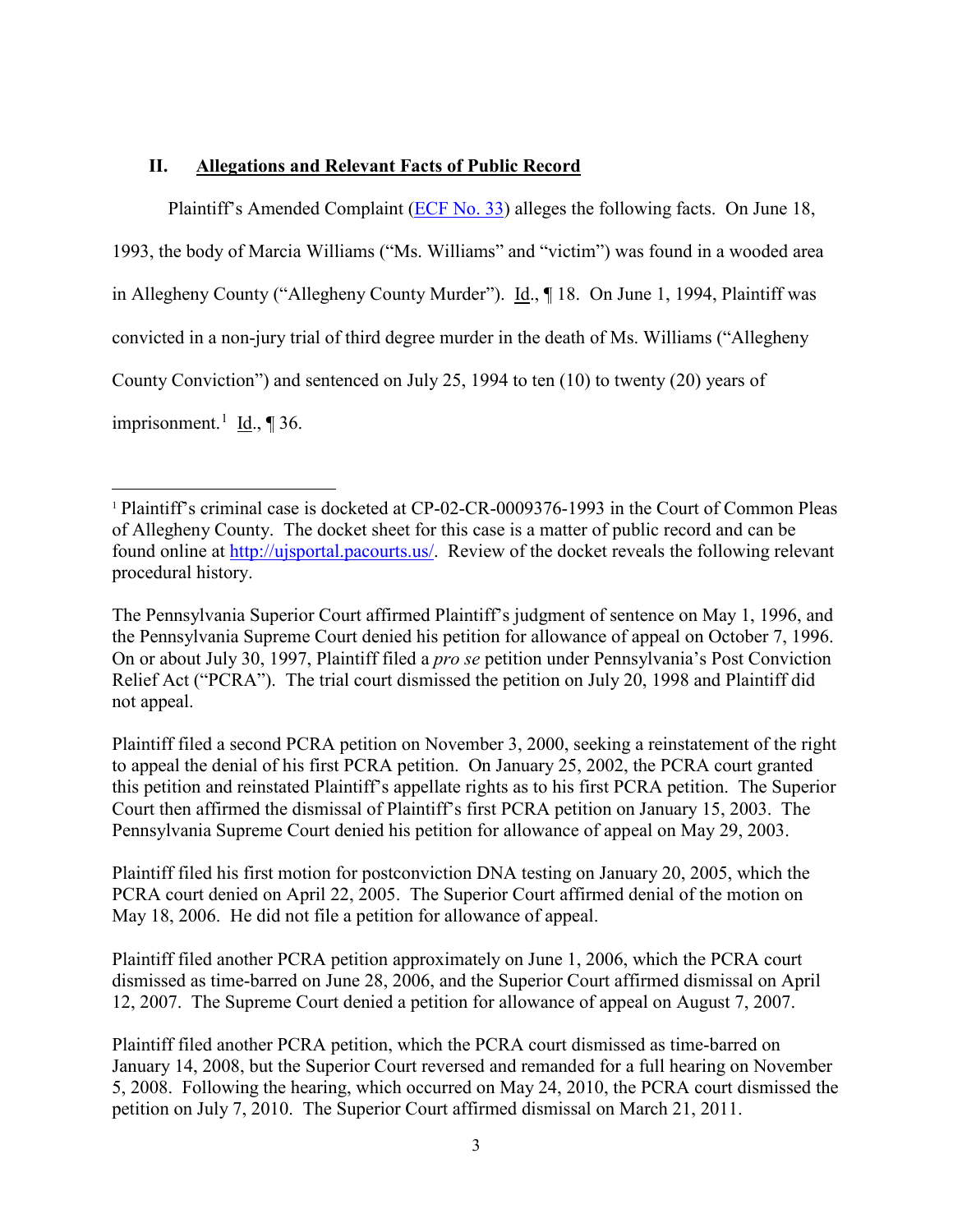The prosecution's key witness was Benjamin Williams, who had led investigators to where Ms. Williams' body was buried and had testified that Plaintiff told him he had strangled Ms. Williams and then forced him at gunpoint to help bury Ms. Williams' body.<sup>[2](#page-3-0)</sup> Id.,  $\sqrt{ }37$ . Police investigators also collected various pieces of physical evidence based on Benjamin Williams' statements, including hair samples from Plaintiff, clothing and fingernail clippings from the victim, an earring, the quilt used to wrap the victim's body, and a carpet sample from Plaintiff's vehicle from which hair samples were collected. Id., ¶ 23. The evidence was submitted to Criminalist Dorothy J. Menges of the Allegheny County Department of Laboratories Forensic Science Section ("Crime Lab") for microscopic hair analysis and serology testing. Id. The Crime Lab Report indicated that none of the genetic material collected from the evidence matched the specimens provided by Plaintiff.<sup>[3](#page-3-1)</sup>  $\underline{Id}$ .,  $\P$  24. Plaintiff did not introduce the test results at his trial, nor did he list Menges as a potential witness because the prosecutor stated that he did not intend to call her as a witness. Id.,  $\P$  25-26.

The technology for advanced DNA testing was not available at the time of Plaintiff's trial. Id., ¶ 85. Plaintiff filed his first motion for DNA testing pursuant to Pennsylvania's postconviction DNA testing statute,  $42$  $42$  Pa. C.S.A.  $\S 9543.1<sup>4</sup>$  on January 20, 2005. Id.,  $\P 4$ .

l

Plaintiff filed his second motion for postconviction DNA testing on June 13, 2013. The PCRA court denied the motion on September 13, 2013. The Superior Court dismissed the appeal on September 22, 2014.

<span id="page-3-0"></span><sup>2</sup> There is no relation between Benjamin Williams and the victim.

<span id="page-3-1"></span><sup>&</sup>lt;sup>3</sup> Plaintiff believes that the victim's fingernail clippings and clothing were submitted but not examined by Menges. Id.

<span id="page-3-2"></span><sup>4</sup> Under Section 9543.1, an individual convicted of a crime in Pennsylvania, who is serving a term of imprisonment or awaiting execution because of a sentence of death, may file a motion with the sentencing court to have forensic DNA testing conducted on specific evidence that is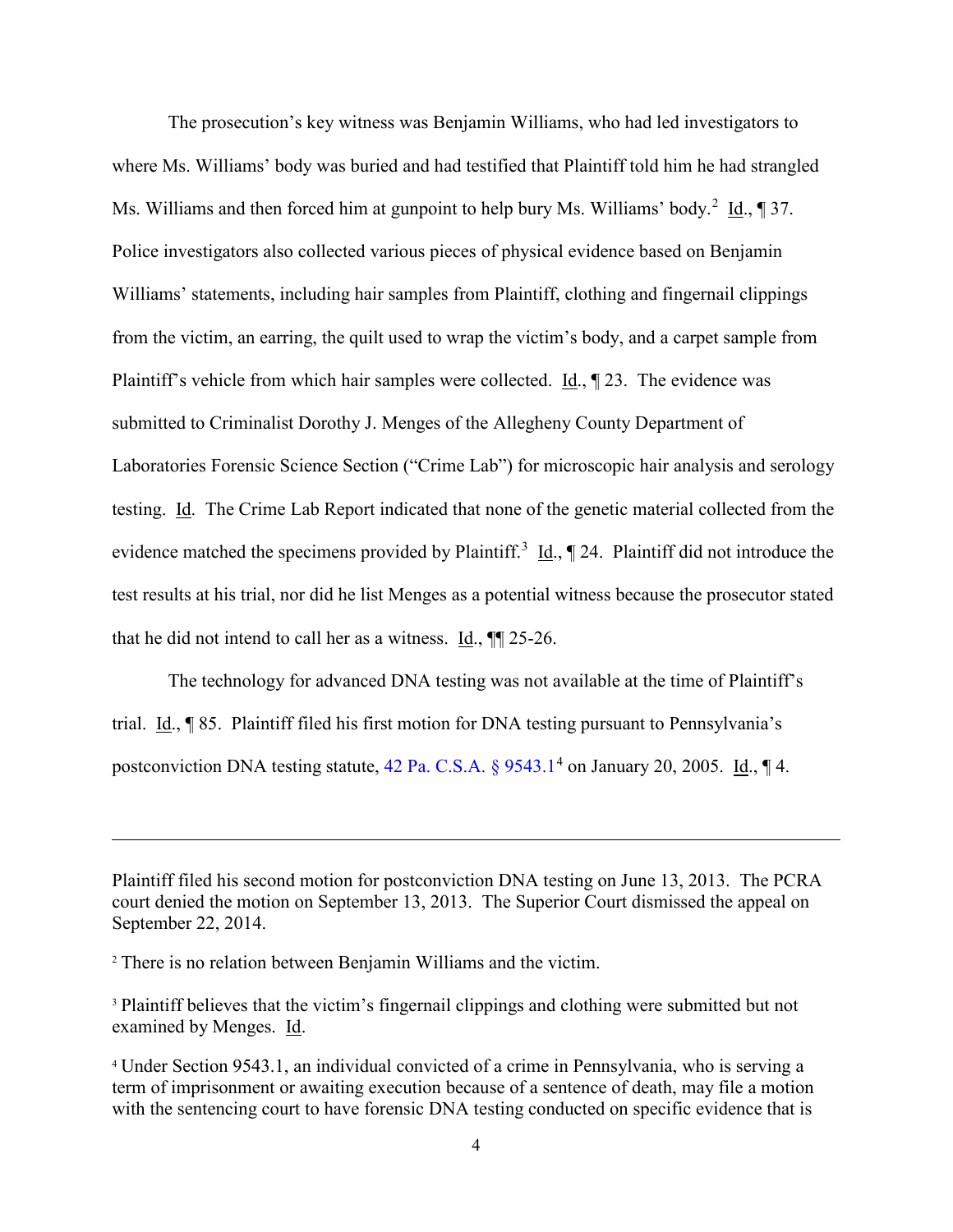Plaintiff sought DNA testing of the victim's clothing, the quilt in which she was wrapped, the carpet from his vehicle, and the items found in the vehicle at the time of his arrest, and he alleged that the absence of his DNA on these items would make a *prima facie* case that demonstrated his innocence. Id., ¶ 84. The PCRA court denied the petition on April 22, 2005, finding no "reasonable probability" that DNA testing would produce exculpatory evidence. The court's order was affirmed on appeal by the Superior Court on May 18, 2006, with the court finding that the absence of Plaintiff's DNA on the items would not demonstrate a *prima facie* case of innocence as required by Pennsylvania's postconviction DNA testing statute, [42 Pa.C.S. §](http://www.westlaw.com/Find/default.wl?rs=kmfn4.8&vr=2.0&kmvr=2.6&FindType=L&DB=1000262&DocName=PA42S9543.1&kmsource=da3.0)  [9543.1\(d\)\(2\)\(i\).](http://www.westlaw.com/Find/default.wl?rs=kmfn4.8&vr=2.0&kmvr=2.6&FindType=L&DB=1000262&DocName=PA42S9543.1&kmsource=da3.0) [\(ECF No. 33-1.](https://ecf.pawd.uscourts.gov/doc1/15715346874))

Plaintiff filed a second motion for DNA testing on June 13, 2013, requesting DNA testing for the victim's fingernail clippings, earrings, clothing, hair follicles recovered from the vehicle, and any and all linen recovered from the Sleepy Hollow motel. *See* [Com. v. Palmer, No. 1640](http://www.westlaw.com/Find/default.wl?rs=kmfn4.8&vr=2.0&kmvr=2.6&FindType=Y&DB=0000999&serialnum=2037565773&kmsource=da3.0)  [WDA 2013, 2014 WL 10677160 \(Pa. Super. Ct. Sept. 22, 2014\).](http://www.westlaw.com/Find/default.wl?rs=kmfn4.8&vr=2.0&kmvr=2.6&FindType=Y&DB=0000999&serialnum=2037565773&kmsource=da3.0) On September 13, 2013, the PCRA court denied the motion concluding that there was no reasonable possibility that DNA testing could prove his actual innocence and that exceptional circumstances did not warrant the Commonwealth's disclosure of the registration records for the Sleepy Hollow motel. [\(ECF No.](https://ecf.pawd.uscourts.gov/doc1/15715346876)  [33-3.](https://ecf.pawd.uscourts.gov/doc1/15715346876)) On September 22, 2014, the Superior Court dismissed the appeal because Plaintiff had already completed his twenty year sentence for third degree murder and therefore did not meet the PCRA's eligibility requirements for DNA testing. [\(ECF No. 33-4.](https://ecf.pawd.uscourts.gov/doc1/15715346877))

Plaintiff also made two separate requests to the Allegheny County District Attorney's Office for access to the evidence in order to conduct DNA testing, once on December 10, 2004,

related to the investigation or prosecution of that individual which resulted in his or her conviction. [42 Pa. C.S.A. § 9543.1\(a\).](http://www.westlaw.com/Find/default.wl?rs=kmfn4.8&vr=2.0&kmvr=2.6&FindType=L&DB=1000262&DocName=PA42S9543.1&kmsource=da3.0)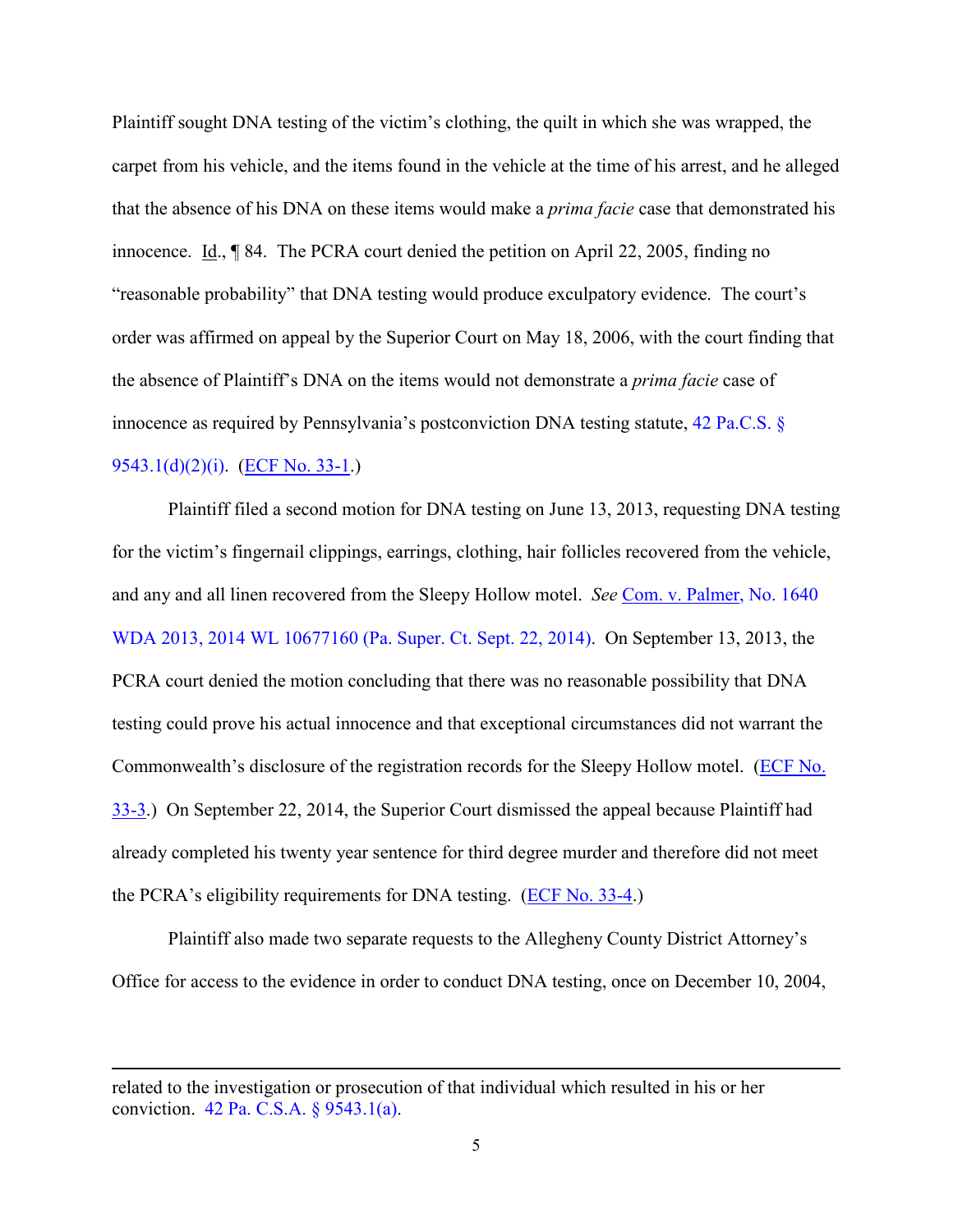and once on November 8, 2005. [\(ECF No. 33-25.](https://ecf.pawd.uscourts.gov/doc1/15715346898)) It is unknown when his first request was denied, but his second request was denied on November 16, 2005. Id.

Plaintiff initiated this action by the filing a Motion for Leave to Proceed *in forma*  pauperis that is dated April 29, 2016.<sup>[5](#page-5-0)</sup> [\(ECF No. 1.](https://ecf.pawd.uscourts.gov/doc1/15715205061)) After his request to proceed *in forma pauperis* was granted, [\(ECF No. 2\)](https://ecf.pawd.uscourts.gov/doc1/15715208087), and Plaintiff paid his initial partial filing fee, [\(ECF No. 5\)](https://ecf.pawd.uscourts.gov/doc1/15715227943), his Complaint was docket on May 24, 2016, [\(ECF No. 7\)](https://ecf.pawd.uscourts.gov/doc1/15715229329). He subsequently filed an Amended Complaint on August 23, 2016. [\(ECF No. 33.](https://ecf.pawd.uscourts.gov/doc1/15715346873))

## **III. Discussion**

 $\overline{a}$ 

#### **A. Access to Evidence for DNA Testing**

Plaintiff states that he is seeking access to "all of the evidence listed in the Crime Lab Report, as well as the photographs taken of the motel room and the crime scene where Ms. Williams's body was discovered." [\(ECF No. 33,](https://ecf.pawd.uscourts.gov/doc1/15715346873) ¶ 56.) He also seeks "physical evidence obtained from motel room #24 of the Sleepy Hollow motel and the results of any prior forensic testing of the evidence not mentioned in the Crime Lab Report." Id. As to Plaintiff's claims against Defendant stemming from the denial of access to this evidence for DNA testing, Defendant maintains that this Court lacks subject matter jurisdiction to consider the claims, and, to the extent that it does not, Plaintiff's claims are time-barred, and, in the alternative, fail to state a claim upon which relief may be granted. Each of these arguments will be addressed herein.

<span id="page-5-0"></span><sup>&</sup>lt;sup>5</sup> Plaintiff claims that the filing date for this action is February 8, 2016. Plaintiff is incorrect. While Plaintiff dated his Complaint February 8, 2016, the *earliest* it was mailed to the Court was April 29, 2016, the date on his Motion for Leave to Proceed *in forma pauperis*, and the date his Inmate Account Statement was printed at his institution. These documents arrived in the same package; therefore, Plaintiff could not have mailed his Complaint before April 29, 2016, and he cannot make a credible allegation that the institution withheld his mail.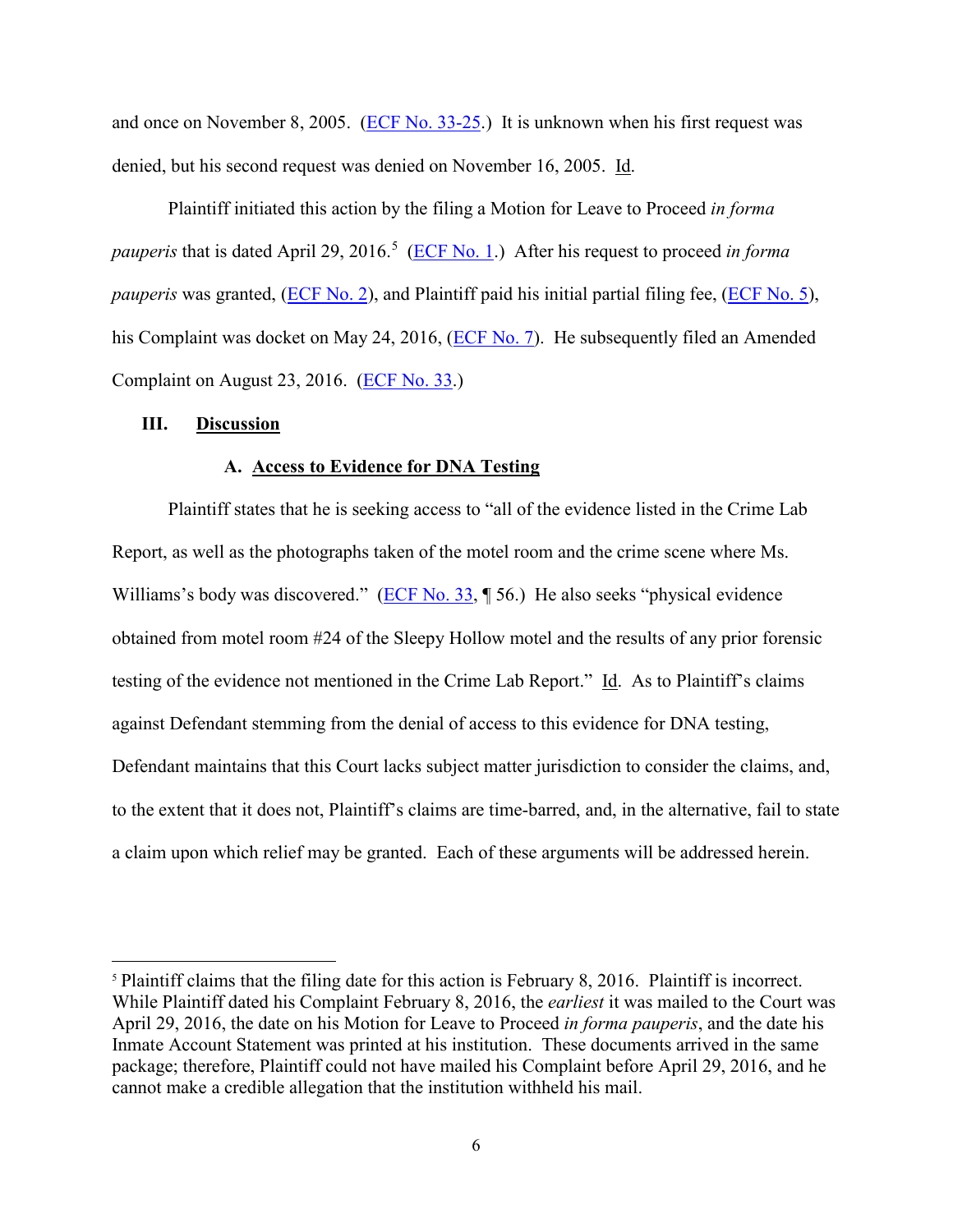#### **1.Subject Matter Jurisdiction**

First, Defendant argues that this Court lacks subject matter jurisdiction over Plaintiff's claims pursuant to the Rooker-Feldman doctrine. <sup>[6](#page-6-0)</sup> The Rooker-Feldman doctrine provides that federal district courts lack subject matter jurisdiction to sit in direct review of state court decisions. *See* [Exxon Mobil Corp. v. Saudi Basic Indus. Corp., 544 U.S. 280, 284 \(2005\).](http://www.westlaw.com/Find/default.wl?rs=kmfn4.8&vr=2.0&kmvr=2.6&FindType=Y&DB=0000780&serialnum=2006397495&kmsource=da3.0) It precludes a federal action if the relief requested in the federal action effectively would reverse the state decision or void its ruling. [FOCUS v. Allegheny County Court of Common Pleas, 75](http://www.westlaw.com/Find/default.wl?rs=kmfn4.8&vr=2.0&kmvr=2.6&FindType=Y&DB=0000506&serialnum=1996042489&kmsource=da3.0)  [F.3d 834, 840 \(3d Cir. 1996\).](http://www.westlaw.com/Find/default.wl?rs=kmfn4.8&vr=2.0&kmvr=2.6&FindType=Y&DB=0000506&serialnum=1996042489&kmsource=da3.0) "[T]here are four requirements that must be met for the Rooker-Feldman doctrine to apply: (1) the federal plaintiff lost in state court; (2) the plaintiff 'complain[s] of injuries caused by [the] state-court judgments'; (3) those judgments were rendered before the federal suit was filed; and (4) the plaintiff is inviting the district court to review and reject the state judgments." [Great W. Mining and Mineral Co. v. Fox Rothschild](http://www.westlaw.com/Find/default.wl?rs=kmfn4.8&vr=2.0&kmvr=2.6&FindType=Y&DB=0000506&serialnum=2022691287&kmsource=da3.0)  [LLP, 615 F.3d 159, 166 \(3d Cir. 2010\)](http://www.westlaw.com/Find/default.wl?rs=kmfn4.8&vr=2.0&kmvr=2.6&FindType=Y&DB=0000506&serialnum=2022691287&kmsource=da3.0) (alterations in original) (quoting [Exxon Mobil Corp., 544](http://www.westlaw.com/Find/default.wl?rs=kmfn4.8&vr=2.0&kmvr=2.6&FindType=Y&DB=0000780&serialnum=2006397495&kmsource=da3.0)  [U.S. at 284\)](http://www.westlaw.com/Find/default.wl?rs=kmfn4.8&vr=2.0&kmvr=2.6&FindType=Y&DB=0000780&serialnum=2006397495&kmsource=da3.0).

In response to Defendant's argument Plaintiff cites to the United States Supreme Court's decision in [Skinner v. Switzer, 131 S. Ct. 1289 \(2011\).](http://www.westlaw.com/Find/default.wl?rs=kmfn4.8&vr=2.0&kmvr=2.6&FindType=Y&DB=0000708&serialnum=2024730626&kmsource=da3.0) In Skinner, a state prisoner filed a federal civil rights action under § 1983, naming the district attorney as the defendant and alleging that the defendant had custody of untested biological evidence Skinner wanted to have tested for DNA purposes. The district court dismissed the complaint for failure to state a claim and reasoned that Skinner needed to pursue any postconviction requests for DNA evidence in a habeas corpus action. [2010 WL 273143 \(N.D. Tex. Jan. 20, 2010\).](http://www.westlaw.com/Find/default.wl?rs=kmfn4.8&vr=2.0&kmvr=2.6&FindType=Y&DB=0000999&serialnum=2021208944&kmsource=da3.0) The United States Court of

<span id="page-6-0"></span><sup>6</sup> This doctrine is predicated on the principles of comity and federalism and originated from two Supreme Court opinions, [District of Columbia Court of Appeals v. Feldman, 460 U.S. 462](http://www.westlaw.com/Find/default.wl?rs=kmfn4.8&vr=2.0&kmvr=2.6&FindType=Y&DB=0000780&serialnum=1983113925&kmsource=da3.0)  [\(1983\)](http://www.westlaw.com/Find/default.wl?rs=kmfn4.8&vr=2.0&kmvr=2.6&FindType=Y&DB=0000780&serialnum=1983113925&kmsource=da3.0) and [Rooker v. Fidelity Trust Co., 263 U.S. 413 \(1923\).](http://www.westlaw.com/Find/default.wl?rs=kmfn4.8&vr=2.0&kmvr=2.6&FindType=Y&DB=0000780&serialnum=1923120656&kmsource=da3.0)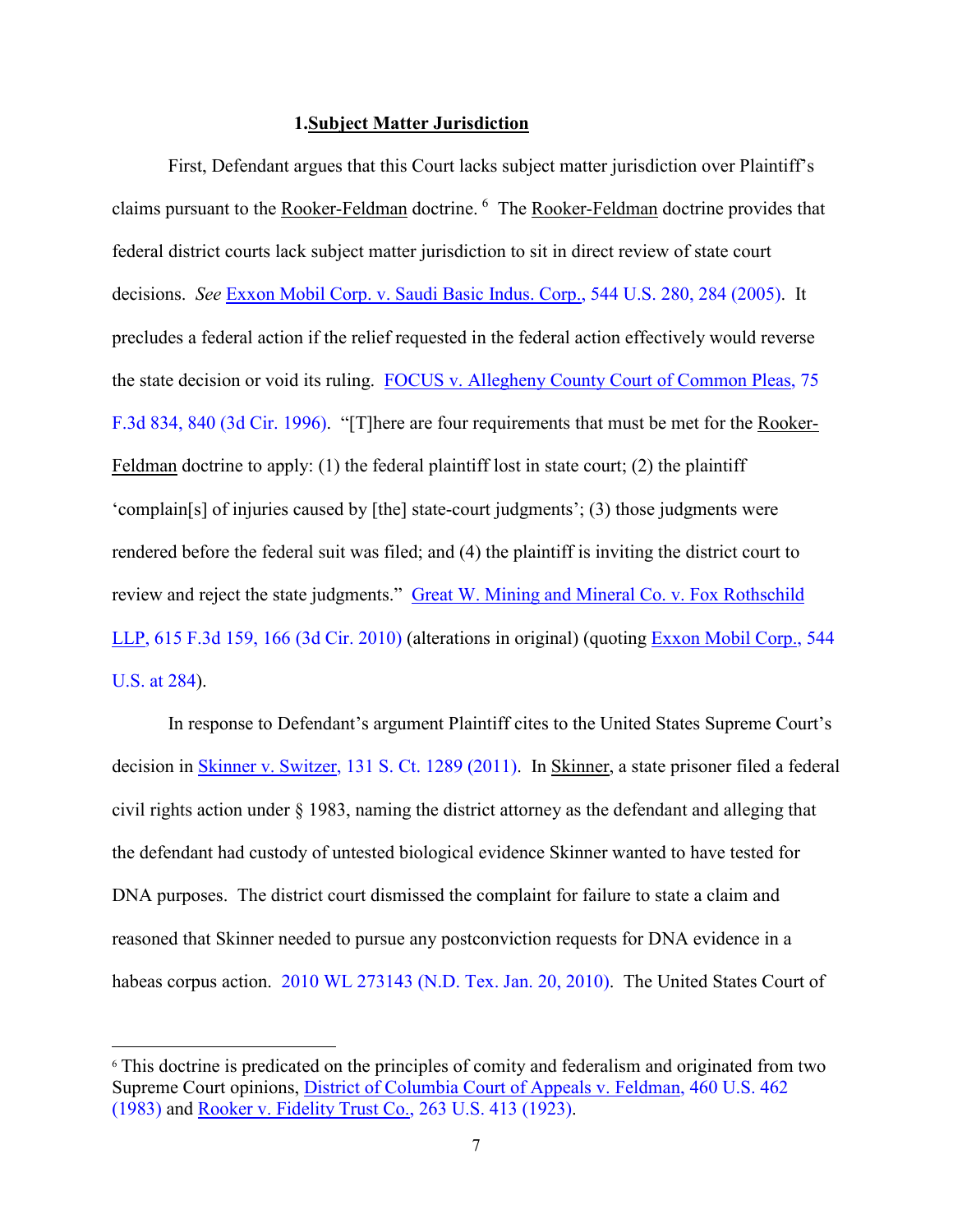Appeals for the Fifth Circuit affirmed. [363 F. App'x 302 \(5th Cir. 2010\).](http://www.westlaw.com/Find/default.wl?rs=kmfn4.8&vr=2.0&kmvr=2.6&FindType=Y&DB=0006538&serialnum=2021254535&kmsource=da3.0) Reversing, the Supreme Court concluded that Skinner's complaint stated a cognizable claim for relief and that he could proceed in a  $\S$  1983 action against the defendant where he challenged the constitutionality of a state statute on its face. [131 S. Ct. at 1298.](http://www.westlaw.com/Find/default.wl?rs=kmfn4.8&vr=2.0&kmvr=2.6&FindType=Y&DB=0000708&serialnum=2024730626&kmsource=da3.0) In so ruling, the Court specifically addressed the applicability of the Rooker-Feldman doctrine and reiterated that "a state-court decision is not reviewable by lower federal courts, but a statute or rule governing the decision may be challenged in a federal action." [Id.](http://www.westlaw.com/Find/default.wl?rs=kmfn4.8&vr=2.0&kmvr=2.6&FindType=Y&DB=0000708&serialnum=2024730626&kmsource=da3.0) Skinner did not challenge the adverse decisions themselves; instead, he targeted as unconstitutional the Texas statute they authoritatively construed. [Id.](http://www.westlaw.com/Find/default.wl?rs=kmfn4.8&vr=2.0&kmvr=2.6&FindType=Y&DB=0000708&serialnum=2024730626&kmsource=da3.0) Thus, the Supreme Court held that Rooker-Feldman did not remove subject-matter jurisdiction over Skinner's federal suit. [Id.](http://www.westlaw.com/Find/default.wl?rs=kmfn4.8&vr=2.0&kmvr=2.6&FindType=Y&DB=0000708&serialnum=2024730626&kmsource=da3.0)

Plaintiff argues that, like Skinner, he is not challenging the adverse decisions by the Pennsylvania state courts, but rather Pennsylvania's postconviction DNA testing statute "as applied" to him. [\(ECF No. 33,](https://ecf.pawd.uscourts.gov/doc1/15715346873)  $\P$  84-93.) The problem with Plaintiff's argument, however, is that he does not explain how, in denying his motions filed under the statute, the state courts *erroneously applied* and *interpreted* Pennsylvania's procedures. His "as applied" procedural due process claim is nothing more than an attack on the state court's correct application of Pennsylvania's postconviction DNA testing statute to the facts of his case, and notably, he does not make a comprehensible independent challenge to the constitutionality of that statute or its procedures for access to DNA testing. Thus, his claim is unlike the claim presented in Skinner, where the Supreme Court held that the existence of a state court judgment interpreting or relying upon a statute does not bar a federal court from entertaining an independent challenge to the constitutionality of that statute. [131 S. Ct. at 1298.](http://www.westlaw.com/Find/default.wl?rs=kmfn4.8&vr=2.0&kmvr=2.6&FindType=Y&DB=0000708&serialnum=2024730626&kmsource=da3.0) Therefore, with the exception of one possible challenge that the Court has liberally construed from his complaint, and which will be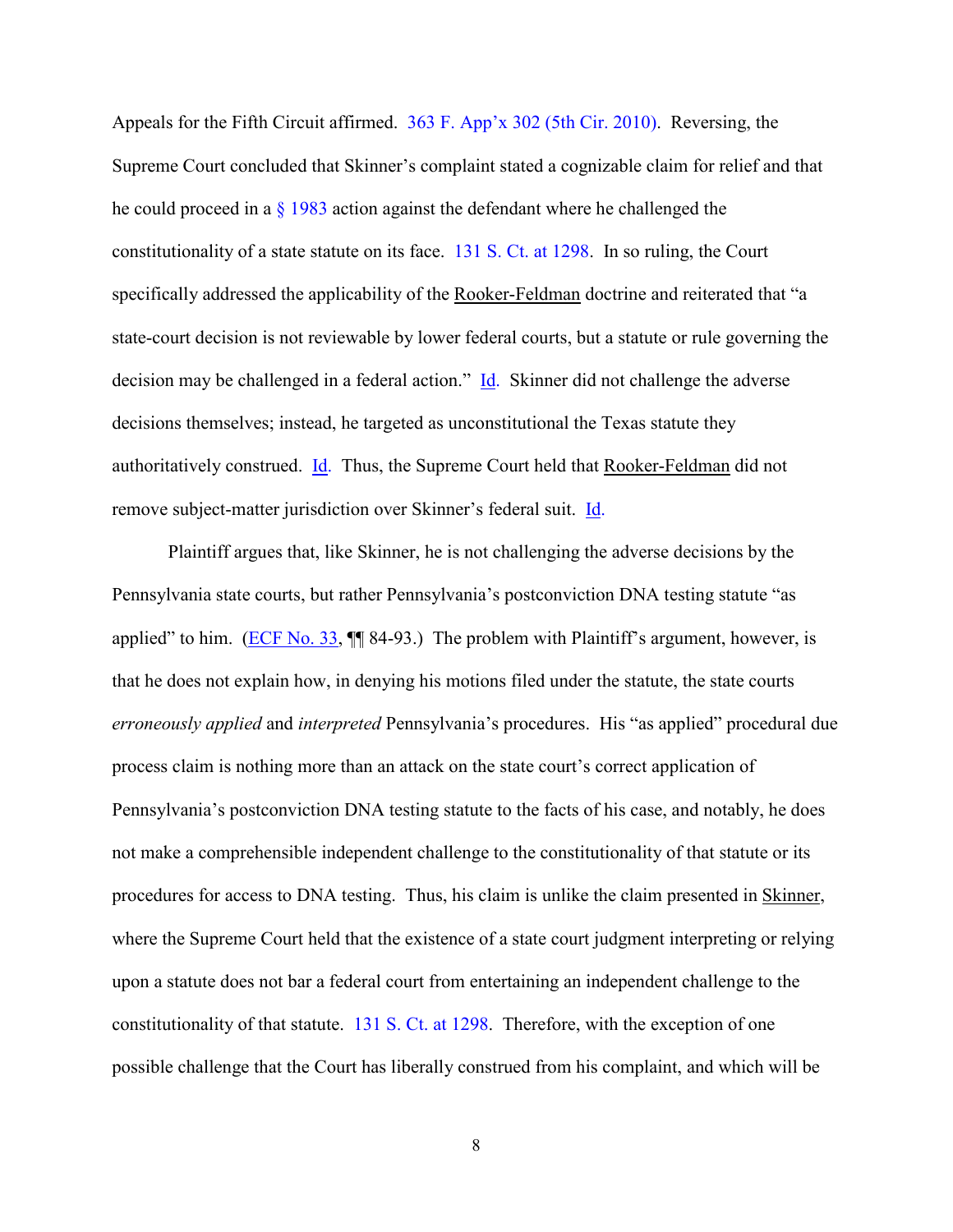discussed *infra*, the Rooker-Feldman doctrine bars his attack on the state court's judgment denying him access to DNA testing.<sup>[7](#page-8-0)</sup> Nevertheless, to the extent that this Court does have subject matter jurisdiction, Plaintiff's claims are discussed in more detail below.

#### **2.Limitations Period for Actions under [42 U.S.C. § 1983](http://www.westlaw.com/Find/default.wl?rs=kmfn4.8&vr=2.0&kmvr=2.6&FindType=L&DB=1000546&DocName=42USCAS1983&kmsource=da3.0)**

Defendant argues that Plaintiff's claims are barred by the statute of limitations. In this regard, Plaintiff seeks recovery against Defendant under [42 U.S.C. § 1983.](http://www.westlaw.com/Find/default.wl?rs=kmfn4.8&vr=2.0&kmvr=2.6&FindType=L&DB=1000546&DocName=42USCAS1983&kmsource=da3.0) The limitations period for civil actions brought under [42 U.S.C. § 1983](http://www.westlaw.com/Find/default.wl?rs=kmfn4.8&vr=2.0&kmvr=2.6&FindType=L&DB=1000546&DocName=42USCAS1983&kmsource=da3.0) is determined by state law. Under Pennsylvania law, the applicable statute of limitations period for civil rights actions asserted under [42 U.S.C. § 1983](http://www.westlaw.com/Find/default.wl?rs=kmfn4.8&vr=2.0&kmvr=2.6&FindType=L&DB=1000546&DocName=42USCAS1983&kmsource=da3.0) is two years. *See* [42 Pa. C.S. § 5524.](http://www.westlaw.com/Find/default.wl?rs=kmfn4.8&vr=2.0&kmvr=2.6&FindType=L&DB=1000262&DocName=PA42S5524&kmsource=da3.0) The date when a civil rights action accrues (begins to run), however, is a matter of federal law. [Wallace v. Kato, 549 U.S. 384, 388](http://www.westlaw.com/Find/default.wl?rs=kmfn4.8&vr=2.0&kmvr=2.6&FindType=Y&DB=0000780&serialnum=2011495384&kmsource=da3.0)  [\(2007\).](http://www.westlaw.com/Find/default.wl?rs=kmfn4.8&vr=2.0&kmvr=2.6&FindType=Y&DB=0000780&serialnum=2011495384&kmsource=da3.0) A claim accrues when the plaintiff becomes aware, or should have become aware, of both the fact and injury and its causal connection to the defendant. *See* [Delaware State College](http://www.westlaw.com/Find/default.wl?rs=kmfn4.8&vr=2.0&kmvr=2.6&FindType=Y&DB=0000780&serialnum=1980150635&kmsource=da3.0)  [v. Ricks, 449 U.S. 250, 258 \(1980\)](http://www.westlaw.com/Find/default.wl?rs=kmfn4.8&vr=2.0&kmvr=2.6&FindType=Y&DB=0000780&serialnum=1980150635&kmsource=da3.0) (it is the wrongful act that triggers the start of the statute of limitations period); [Keystone Ins. Co. v. Houghton, 863 F.2d 1125, 1127 \(3d Cir. 1988\)](http://www.westlaw.com/Find/default.wl?rs=kmfn4.8&vr=2.0&kmvr=2.6&FindType=Y&DB=0000350&serialnum=1988160399&kmsource=da3.0) (a federal cause of action accrues when the plaintiff is aware, or should be aware, of the existence of and source of injury, not when the potential claimant knows or should know that the injury constitutes a legal wrong).

Here, Plaintiff is asserting that his civil rights were violated by Pennsylvania's postconviction procedures in denying his PCRA petition for DNA testing. Almost every court that has considered this issue has ruled that the statute of limitations on section 1983 claims based on the denial of right to access modern DNA testing begins to run at the end of the state

<span id="page-8-0"></span><sup>7</sup> Dismissal on the basis of Rooker-Feldman is recognized as a situation where amendment of the plaintiff's complaint would be futile. *See* [Reisinger v. Luzerne County, 712 F.Supp.2d 332, 352](http://www.westlaw.com/Find/default.wl?rs=kmfn4.8&vr=2.0&kmvr=2.6&FindType=Y&DB=0004637&serialnum=2022072838&kmsource=da3.0)  [\(M.D. Pa. 2010\)](http://www.westlaw.com/Find/default.wl?rs=kmfn4.8&vr=2.0&kmvr=2.6&FindType=Y&DB=0004637&serialnum=2022072838&kmsource=da3.0) (citing [Watkins v. Proulx, 235 F. App'x 678, 679 \(9th Cir. 2007\)\)](http://www.westlaw.com/Find/default.wl?rs=kmfn4.8&vr=2.0&kmvr=2.6&FindType=Y&DB=0006538&serialnum=2013106902&kmsource=da3.0).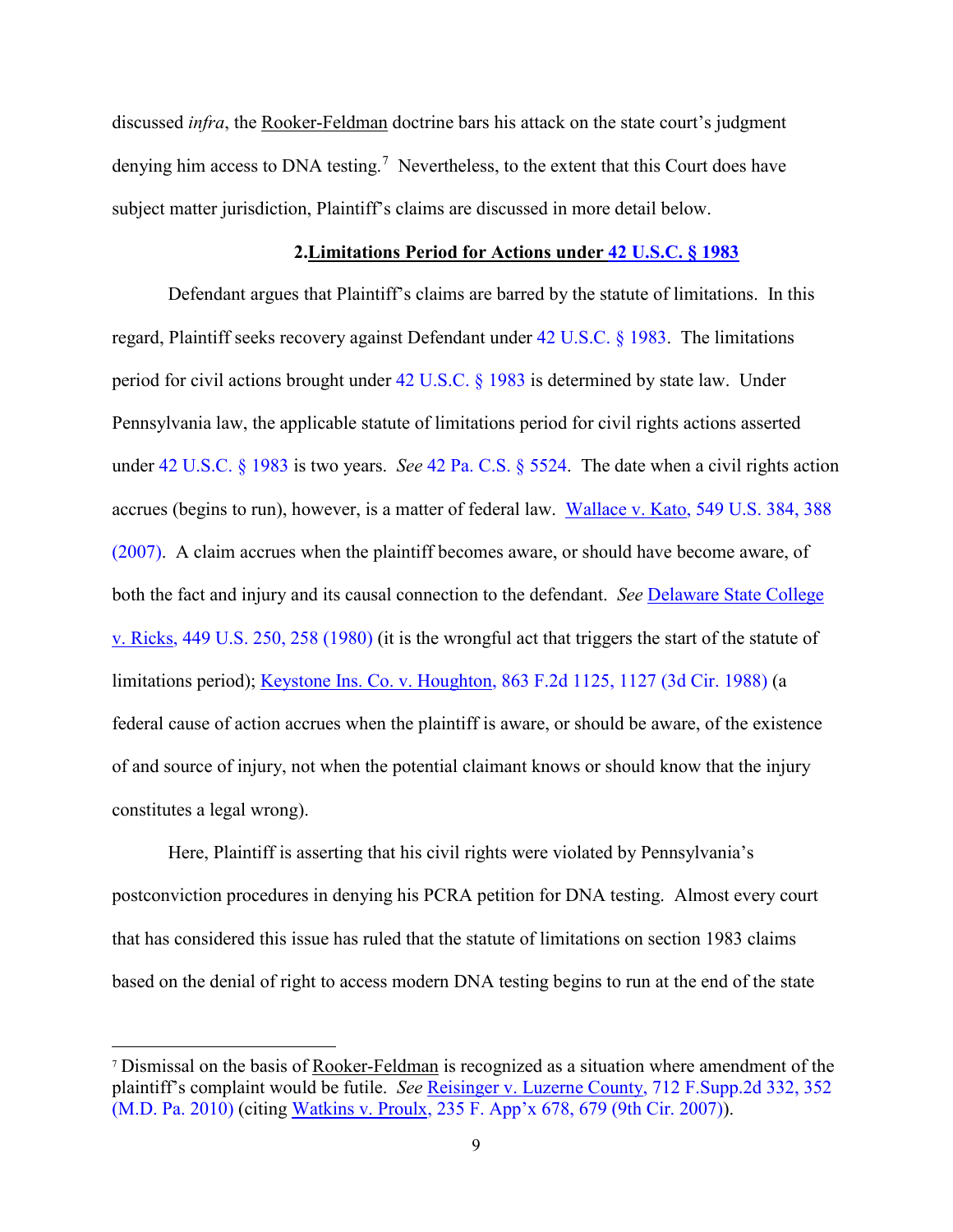litigation in which an inmate unsuccessfully sought access to such testing. *See*, *e.g.*, [Van Povck](http://www.westlaw.com/Find/default.wl?rs=kmfn4.8&vr=2.0&kmvr=2.6&FindType=Y&DB=0000506&serialnum=2025665839&kmsource=da3.0)  [v. McCollurn, 646 F.3d 865 \(11th Cir. 2011\)](http://www.westlaw.com/Find/default.wl?rs=kmfn4.8&vr=2.0&kmvr=2.6&FindType=Y&DB=0000506&serialnum=2025665839&kmsource=da3.0) (holding that statute of limitations on section 1983 claim based on denial of right to access modern DNA testing did not begin when such DNA testing became widely available but only at the end of state litigation in which inmate unsuccessfully sought access to such testing); [Savory v. Lyons, 469 F.3d 667 \(7th Cir. 2006\)](http://www.westlaw.com/Find/default.wl?rs=kmfn4.8&vr=2.0&kmvr=2.6&FindType=Y&DB=0000506&serialnum=2010740381&kmsource=da3.0) (holding that state prisoner's § 1983 claim seeking post-conviction access to physical evidence for the purpose of DNA testing accrued, for limitations purposes, on the date that the state court denied his request for DNA testing under state law; on that date, prisoner became aware of his alleged injury); [Mixon v. Sedita, 757 F.Supp.2d 229 \(W.D.N.Y. 2010\);](http://www.westlaw.com/Find/default.wl?rs=kmfn4.8&vr=2.0&kmvr=2.6&FindType=Y&DB=0004637&serialnum=2023834617&kmsource=da3.0) [Moore v. Lockyer, Civ.](http://www.westlaw.com/Find/default.wl?rs=kmfn4.8&vr=2.0&kmvr=2.6&FindType=Y&DB=0000999&serialnum=2007363459&kmsource=da3.0)  [No. 04-1952, 2005 WL 2334350, at \\*5-6 \(N.D. Cal. Sept. 23, 2005\).](http://www.westlaw.com/Find/default.wl?rs=kmfn4.8&vr=2.0&kmvr=2.6&FindType=Y&DB=0000999&serialnum=2007363459&kmsource=da3.0) Some courts, however, have found that the statute of limitations for such claims starts when the plaintiff receives a letter from the District Attorney's Office denying his request to access evidence for DNA testing. *See* [Wade v. Brady, 612 F.Supp.2d 90 \(D. Mass. 2009\);](http://www.westlaw.com/Find/default.wl?rs=kmfn4.8&vr=2.0&kmvr=2.6&FindType=Y&DB=0004637&serialnum=2018760435&kmsource=da3.0) [Derrickson v. Del. County Dist. Attorney's](http://www.westlaw.com/Find/default.wl?rs=kmfn4.8&vr=2.0&kmvr=2.6&FindType=Y&DB=0000999&serialnum=2009645084&kmsource=da3.0)  [Office, No. 04-1569, 2006 WL 2135854, at \\*7 \(E.D. Pa. July 26, 2006\)](http://www.westlaw.com/Find/default.wl?rs=kmfn4.8&vr=2.0&kmvr=2.6&FindType=Y&DB=0000999&serialnum=2009645084&kmsource=da3.0) (holding that the plaintiff' due process claim for denial of access accrued "when he received the letter denying him access to the clothing evidence.") Under either scenario, Plaintiff's claims are untimely.

 Using April 29, 2016 as the filing date for Plaintiff's Complaint, *see* FN 5, Plaintiff cannot impose liability against Defendant under [42 U.S.C. § 1983](http://www.westlaw.com/Find/default.wl?rs=kmfn4.8&vr=2.0&kmvr=2.6&FindType=L&DB=1000546&DocName=42USCAS1983&kmsource=da3.0) based on events that occurred prior to April 29, 2014. With respect to the denial of his first petition for DNA testing filed pursuant to Pennsylvania's postconviction DNA testing statute, the accrual date for any challenge to the postconviction procedures in denying his petition would have been June 19, 2006, the last day Plaintiff had to file a petition for allowance of appeal with the Pennsylvania Supreme Court after the Superior Court affirmed the lower court's denial of his petition on May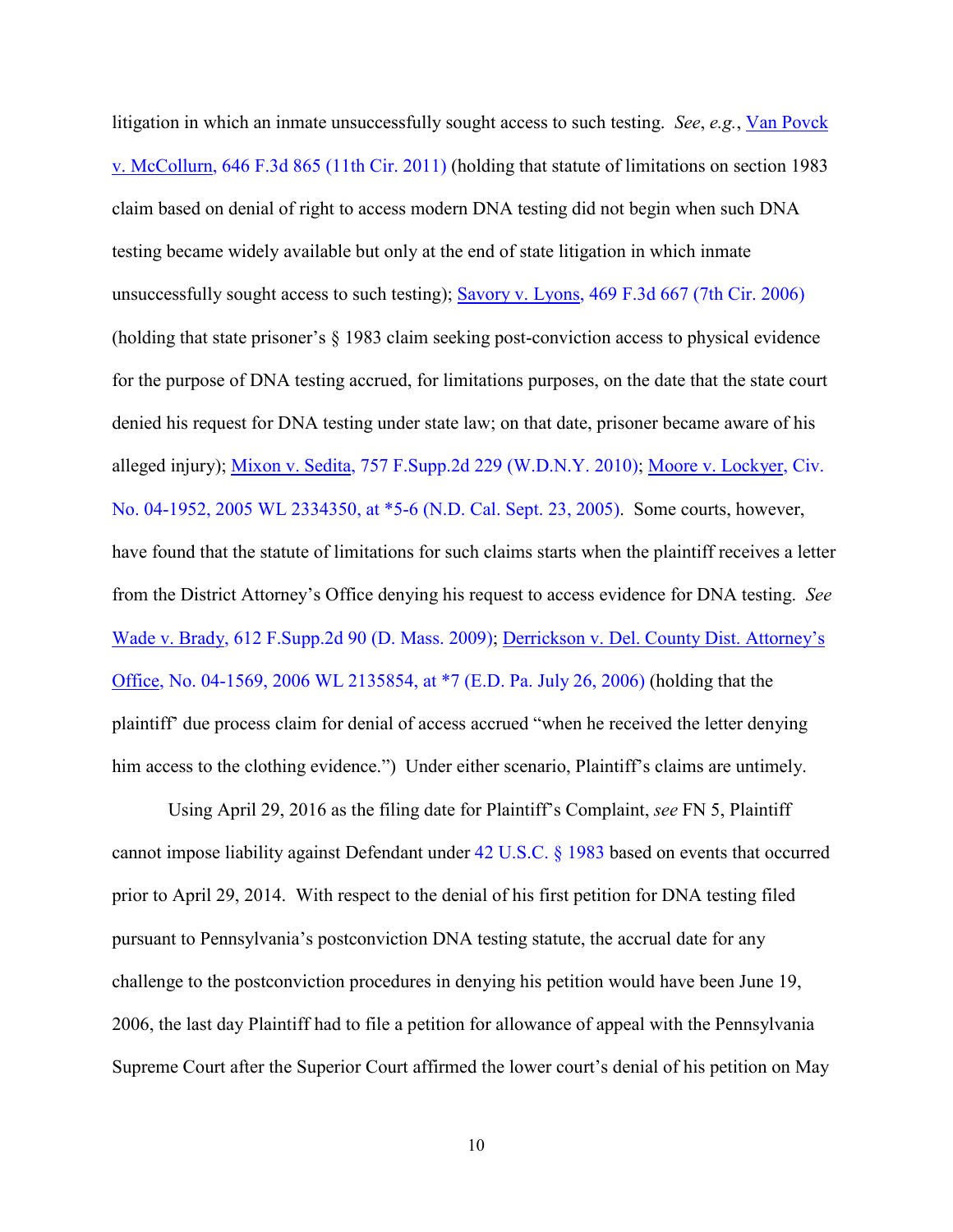18, 2006. Under this scenario, it is clear that Plaintiff's claims in connection with the denial of his first petition for access to DNA testing are untimely.

Moreover, Plaintiff's claims would also be untimely even if the Court were to use the date in which his first request for access to evidence was denied by the Allegheny County District Attorney's Office. Plaintiff made his first request on December 10, 2004, and while the exact date it was denied is not apparent from the record, what is apparent is that his second request was denied by the District Attorney's Office on November 16, 2005. Making the obvious assumption that this first request was denied before November 16, 2005, it is clear that Plaintiff's claims are still time-barred.

Plaintiff argues that his claims are not time-barred because the end of the state litigation on his second petition pursuant to Pennsylvania's postconviction DNA testing statute was not until October 22, 2014, the last day he had to file a petition for allowance of appeal with the Pennsylvania Superior Court after the Superior Court affirmed the lower court's denial of his petition on September 22, 2014. Adding two years from that date, September 22, 2016, his claims would appear to be timely. However, at least one court has rejected the argument that a plaintiff's continuous denied requests for DNA testing gives rise to a "continuing violation." *See* [Mixon v. Sedita, 757 F.Supp.2d 229, 231-32 \(W.D.N.Y. 2010\).](http://www.westlaw.com/Find/default.wl?rs=kmfn4.8&vr=2.0&kmvr=2.6&FindType=Y&DB=0004637&serialnum=2023834617&kmsource=da3.0) That court stated that "it is not enough for a plaintiff simply to allege that, having once been denied relief by the defendant – allegedly in violation of his constitutional rights – he later approached the defendant again, asking for the same relief, and was again rebuffed. If that were enough, the statute of limitations in cases such as this one would be rendered meaningless, since the plaintiff could extend the limitations period perpetually, by repeatedly asking for the same relief." [Id. at 231.](http://www.westlaw.com/Find/default.wl?rs=kmfn4.8&vr=2.0&kmvr=2.6&FindType=Y&DB=0004637&serialnum=2023834617&kmsource=da3.0) The court concluded that the plaintiff's alleged series of discrete acts, the defendants repeated refusal to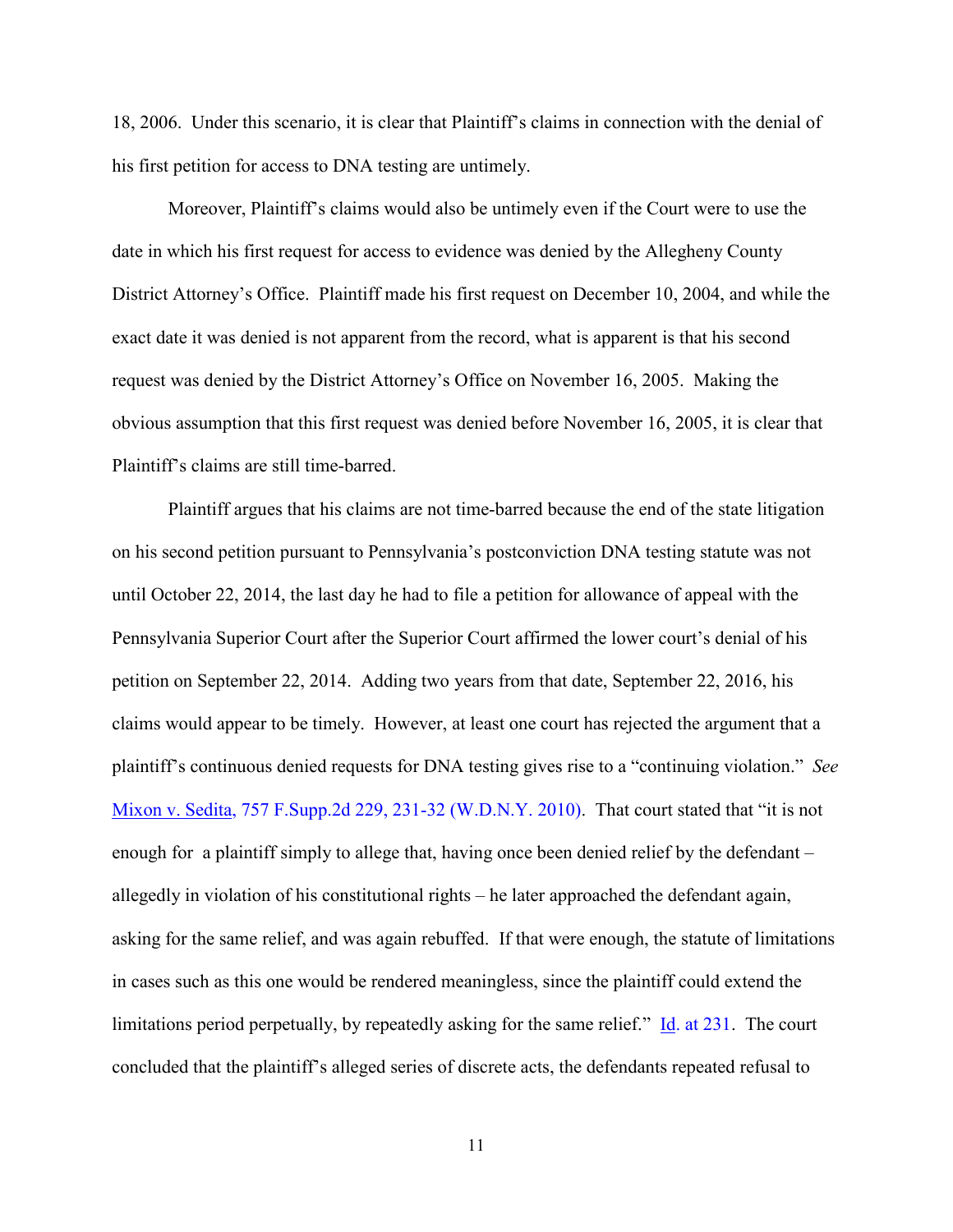order DNA testing, is not "the type of ongoing policy that would warrant the application of the continuing-violation rule."  $\underline{Id}$ . at 232. Plaintiff at bar was clearly aware of the injury that forms the basis for his claims by the end of the litigation on his first petition, if not sooner. The denial of his second petition did not constitute a separate injury that would restart the statute of limitations. Nevertheless, even if Plaintiff's claims were timely, they are still subject to dismissal for failure to state a claim.

# **3.Failure to State a Claim[8](#page-11-0)**

l

To state a claim under [42 U.S.C. § 1983,](http://www.westlaw.com/Find/default.wl?rs=kmfn4.8&vr=2.0&kmvr=2.6&FindType=L&DB=1000546&DocName=42USCAS1983&kmsource=da3.0) a plaintiff must meet two threshold requirements. He must allege: 1) that the alleged misconduct was committed by a person acting under color of state law; and 2) that as a result, he was deprived of rights, privileges, or immunities secured by the Constitution or laws of the United States. [West v. Atkins, 487 U.S.](http://www.westlaw.com/Find/default.wl?rs=kmfn4.8&vr=2.0&kmvr=2.6&FindType=Y&DB=0000780&serialnum=1988079271&kmsource=da3.0)  [42 \(1988\);](http://www.westlaw.com/Find/default.wl?rs=kmfn4.8&vr=2.0&kmvr=2.6&FindType=Y&DB=0000780&serialnum=1988079271&kmsource=da3.0) [Parratt v. Taylor, 451 U.S. 527, 535 \(1981\),](http://www.westlaw.com/Find/default.wl?rs=kmfn4.8&vr=2.0&kmvr=2.6&FindType=Y&DB=0000780&serialnum=1981121566&kmsource=da3.0) *overruled in part on other grounds*, [Daniels v. Williams, 474 U.S. 327, 330-31 \(1986\).](http://www.westlaw.com/Find/default.wl?rs=kmfn4.8&vr=2.0&kmvr=2.6&FindType=Y&cite=474US327&kmsource=da3.0)

In Skinner, the Supreme Court held that a convicted state prisoner may request via § 1983 the DNA testing of crime-scene evidence. [131 S. Ct. at 1298.](http://www.westlaw.com/Find/default.wl?rs=kmfn4.8&vr=2.0&kmvr=2.6&FindType=Y&DB=0000708&serialnum=2024730626&kmsource=da3.0) The basis for such a request, however, does not derive from any substantive due process right secured by the Constitution's

<span id="page-11-0"></span><sup>8</sup> Defendant's first argument is that the District Attorney's Office is not an entity that can be sued under § 1983. However, previous cases analyzing DNA testing claims under § 1983 involve actions against the custodians of the evidence. *See* [Skinner, 131 S. Ct. at 1295](http://www.westlaw.com/Find/default.wl?rs=kmfn4.8&vr=2.0&kmvr=2.6&FindType=Y&DB=0000708&serialnum=2024730626&kmsource=da3.0) (stating that Skinner named as the defendant "the District Attorney whose office prosecuted Skinner and has custody of the evidence Skinner would like to have DNA tested"). Presumably, the Allegheny County District Attorney's Office is the custodian of the evidence Plaintiff seeks to have DNA tested. Moreover, Pennsylvania's postconviction DNA testing statute imposes a duty on the Commonwealth to "take steps reasonably necessary to ensure that any remaining biological material . . . is preserved pending the completion of the proceedings." [42 Pa. C.S.A. § 9543.1.](http://www.westlaw.com/Find/default.wl?rs=kmfn4.8&vr=2.0&kmvr=2.6&FindType=L&DB=1000262&DocName=PA42S9543.1&kmsource=da3.0) Thus, the District Attorney appears to be the appropriate defendant. However, whether or not Plaintiff should have named as the defendant Stephen A. Zappala, Jr., the District Attorney of Allegheny County, or the Allegheny County District Attorney's Office is a question this Court elects to bypass at this time.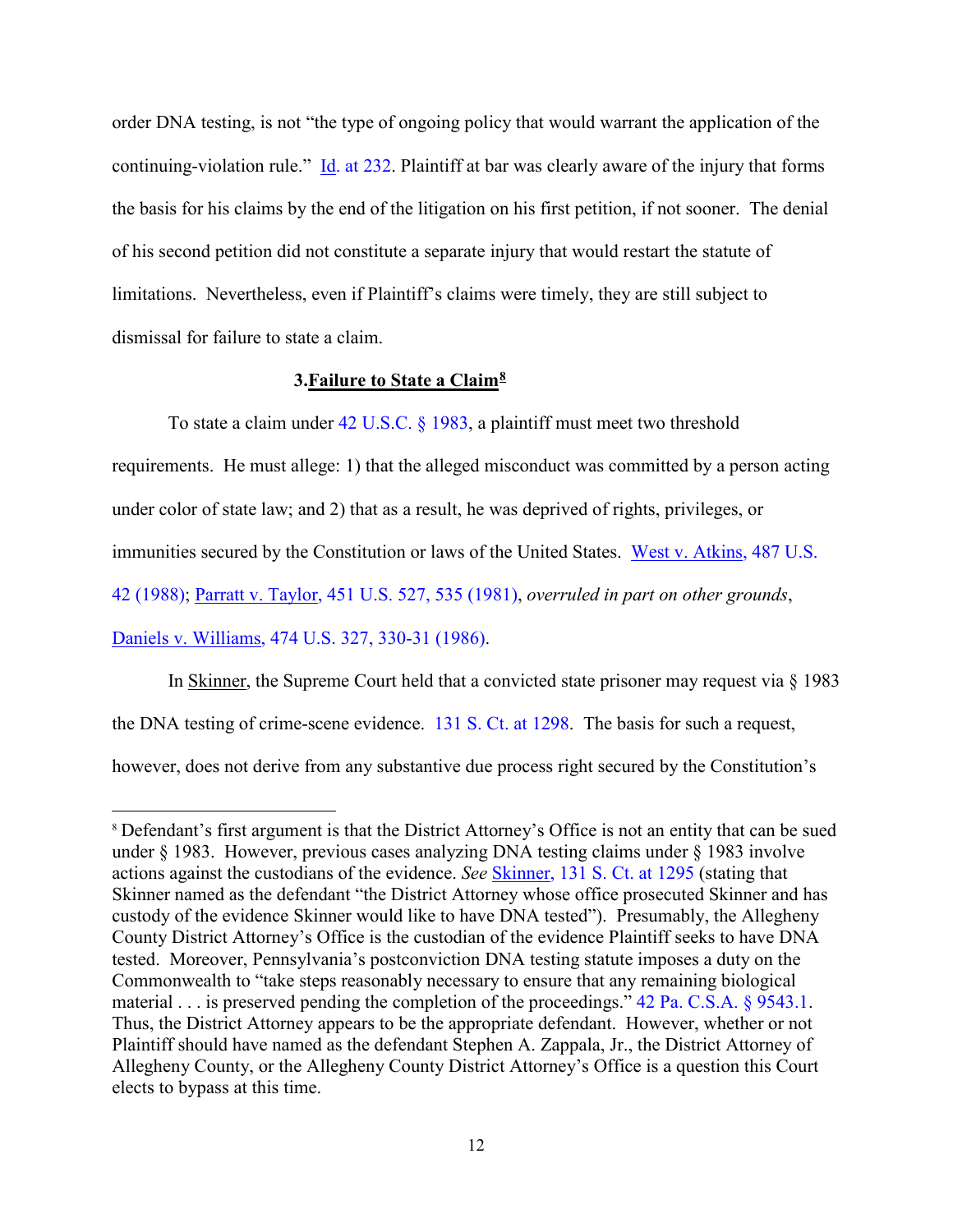Fourteenth Amendment. *See* [id. at 1299.](http://www.westlaw.com/Find/default.wl?rs=kmfn4.8&vr=2.0&kmvr=2.6&FindType=Y&DB=0000708&serialnum=2024730626&kmsource=da3.0) Instead, the request must be premised on the violation of a prisoner's procedural due process rights.<sup>[9](#page-12-0)</sup>

In [Dist. Attorney's Office for Third Judicial Dist. v. Osborne, 129 S. Ct. 2308 \(2009\),](http://www.westlaw.com/Find/default.wl?rs=kmfn4.8&vr=2.0&kmvr=2.6&FindType=Y&DB=0000708&serialnum=2019144486&kmsource=da3.0) the Supreme Court made clear that there is no substantive due process right to DNA evidence and procedural due process does not require that a district attorney disclose all potentially exculpatory evidence for postconviction relief to a prisoner. [Id. at 2322,](http://www.westlaw.com/Find/default.wl?rs=kmfn4.8&vr=2.0&kmvr=2.6&FindType=Y&DB=0000708&serialnum=2019144486&kmsource=da3.0) 2319-20. In Osborne, the Supreme Court held that constitutional claims like Plaintiff's "must be analyzed 'within the framework of the State's procedures for postconviction relief' and that only when those procedures are determined fundamentally unfair or constitutionally inadequate will a federal action under § 1983 lie." [Grier, 591 F.3d at 679](http://www.westlaw.com/Find/default.wl?rs=kmfn4.8&vr=2.0&kmvr=2.6&FindType=Y&DB=0000506&serialnum=2021088786&kmsource=da3.0) (quoting [Osborne, 129 S. Ct. at 2320\)](http://www.westlaw.com/Find/default.wl?rs=kmfn4.8&vr=2.0&kmvr=2.6&FindType=Y&DB=0000708&serialnum=2019144486&kmsource=da3.0); *see also* [Skinner, 131 S. Ct. at 1293](http://www.westlaw.com/Find/default.wl?rs=kmfn4.8&vr=2.0&kmvr=2.6&FindType=Y&DB=0000708&serialnum=2024730626&kmsource=da3.0) (noting that Osborne "left slim room for the prisoner to show that the governing state law denies him procedural due process").

In order to obtain relief under the Due Process Clause for denial of access to evidence for purposes of DNA testing, Plaintiff must show a violation of his procedural due process rights because there is no substantive due process right to DNA evidence. To establish a procedural due process violation, a person must first demonstrate that he or she has been deprived of a constitutionally protected liberty or property interest. [Daniels v. Williams, 474 U.S. 327, 339](http://www.westlaw.com/Find/default.wl?rs=kmfn4.8&vr=2.0&kmvr=2.6&FindType=Y&cite=474US327&kmsource=da3.0)  [\(1986\);](http://www.westlaw.com/Find/default.wl?rs=kmfn4.8&vr=2.0&kmvr=2.6&FindType=Y&cite=474US327&kmsource=da3.0) [Renchenski v. Williams, 622 F.3d 315, 325 \(3d Cir. 2010\).](http://www.westlaw.com/Find/default.wl?rs=kmfn4.8&vr=2.0&kmvr=2.6&FindType=Y&DB=0000506&serialnum=2023218929&kmsource=da3.0) Only upon a finding that a

l

<span id="page-12-0"></span><sup>9</sup> Notwithstanding the fact that Plaintiff's claim is barred for lack of subject matter jurisdiction, a plaintiff's claim seeking access to evidence for DNA testing is not barred by [Heck v. Humphrey,](http://www.westlaw.com/Find/default.wl?rs=kmfn4.8&vr=2.0&kmvr=2.6&FindType=Y&DB=0000780&serialnum=1994135537&kmsource=da3.0)  [512 U.S. 477 \(1994\),](http://www.westlaw.com/Find/default.wl?rs=kmfn4.8&vr=2.0&kmvr=2.6&FindType=Y&DB=0000780&serialnum=1994135537&kmsource=da3.0) wherein the United States Supreme Court held that where success in a prisoner's section 1983 damages action would implicitly question the validity of conviction or duration of sentence, the litigant must first achieve favorable termination of his available state, or federal habeas, opportunities to challenge the underlying conviction or sentence. This is because "even if [the plaintiff] does prevail on his § 1983 claim, he will merely gain access to biological evidence, which in and of itself cannot invalidate or undermine his convictions." [Grier v. Klem,](http://www.westlaw.com/Find/default.wl?rs=kmfn4.8&vr=2.0&kmvr=2.6&FindType=Y&DB=0000506&serialnum=2021088786&kmsource=da3.0)  [591 F.3d 672, 678 \(3d Cir. 2010\).](http://www.westlaw.com/Find/default.wl?rs=kmfn4.8&vr=2.0&kmvr=2.6&FindType=Y&DB=0000506&serialnum=2021088786&kmsource=da3.0)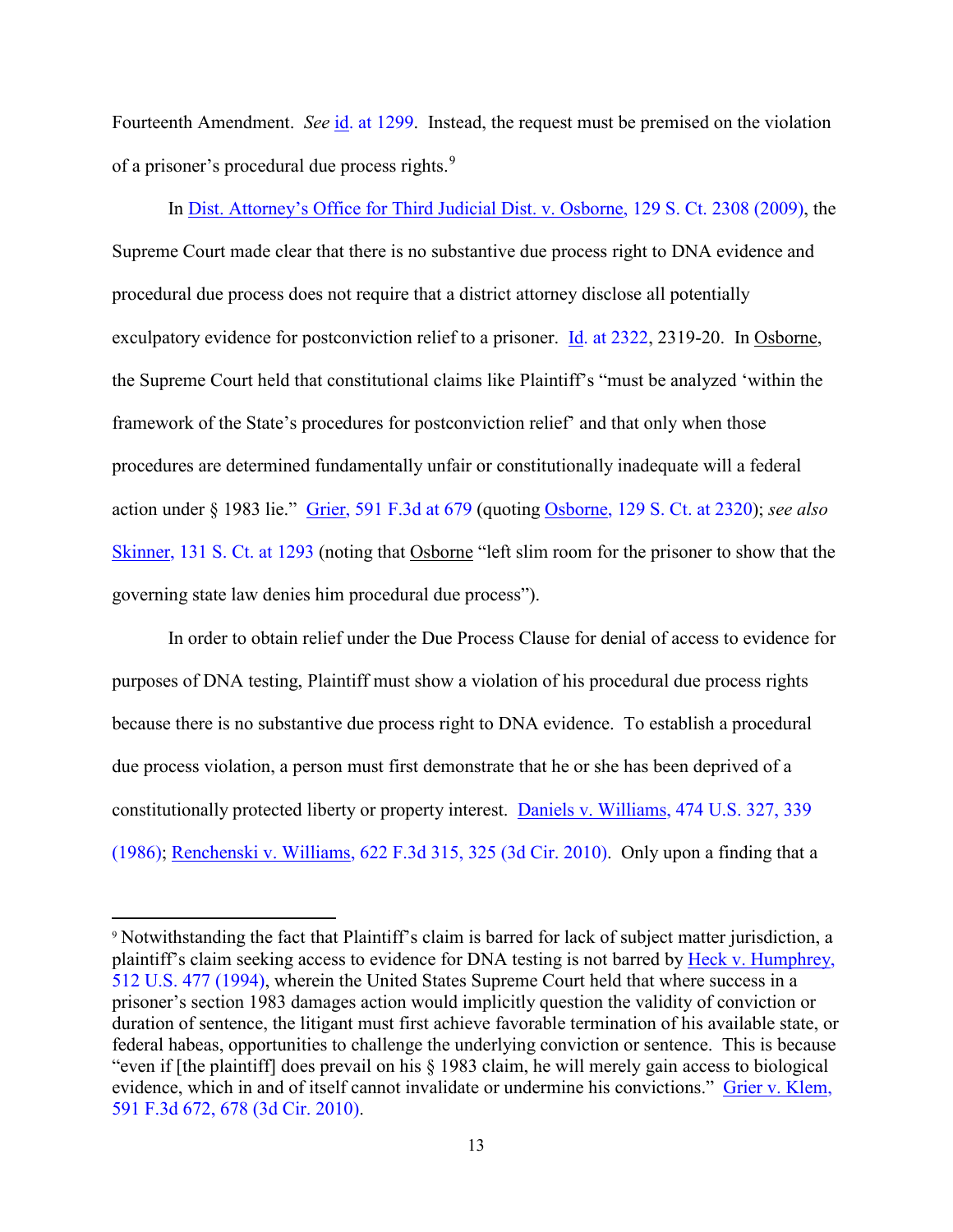protected interest is asserted does a court consider the constitutional sufficiency of the procedures associated with the interest. If a liberty or property interest is found, the next step in the due process inquiry is to determine what process is due. Due process is not a technical conception with a fixed content unrelated to time, place and circumstance. [Gilbert v. Homar,](http://www.westlaw.com/Find/default.wl?rs=kmfn4.8&vr=2.0&kmvr=2.6&FindType=Y&DB=0000780&serialnum=1997123116&kmsource=da3.0)  [520 U.S. 924, 930 \(1997\).](http://www.westlaw.com/Find/default.wl?rs=kmfn4.8&vr=2.0&kmvr=2.6&FindType=Y&DB=0000780&serialnum=1997123116&kmsource=da3.0) Rather, "due process is flexible and calls for such procedural protections as the particular situation demands." [Morrissey v. Brewer, 408 U.S. 471, 481 \(1972\).](http://www.westlaw.com/Find/default.wl?rs=kmfn4.8&vr=2.0&kmvr=2.6&FindType=Y&DB=0000780&serialnum=1972127185&kmsource=da3.0)

In Osborne, the Supreme Court recognized that a prisoner may retain a state-created liberty interest in demonstrating his innocence with new evidence under state law. Thus, Plaintiff has an analogous state-created liberty interest in demonstrating his innocence in the context of postconviction proceedings with appropriate evidence. The question, however, is whether, as applied to him, the State procedures for postconviction DNA testing violated Plaintiff's procedural due process rights.

The Osborne Court stated that "the question is whether consideration of [the plaintiff's] claim within the framework of the State's procedures for postconviction relief offends some principle of justice so rooted in the traditions and conscience of our people as to be ranked as fundamental, or transgresses any recognized principle of fundamental fairness in operation. Federal courts may upset a State's postconviction relief procedures only if they are fundamentally inadequate to vindicate the substantive rights provided." [Osborne, 557 U.S. at 69](http://www.westlaw.com/Find/default.wl?rs=kmfn4.8&vr=2.0&kmvr=2.6&FindType=Y&DB=0000780&serialnum=2019144486&kmsource=da3.0) (internal quotations and citations omitted). The Osborne Court made clear that it is the plaintiff's burden to demonstrate the inadequacy of the state-law procedures available to him in state postconviction relief. **Id.** at 71.

Pennsylvania's DNA testing procedures are governed by statute at [42 Pa. C.S.A. §](http://www.westlaw.com/Find/default.wl?rs=kmfn4.8&vr=2.0&kmvr=2.6&FindType=L&DB=1000262&DocName=PA42S9543.1&kmsource=da3.0)  [9543.1.](http://www.westlaw.com/Find/default.wl?rs=kmfn4.8&vr=2.0&kmvr=2.6&FindType=L&DB=1000262&DocName=PA42S9543.1&kmsource=da3.0) The statute sets forth several threshold requirements to obtain DNA testing: (1) the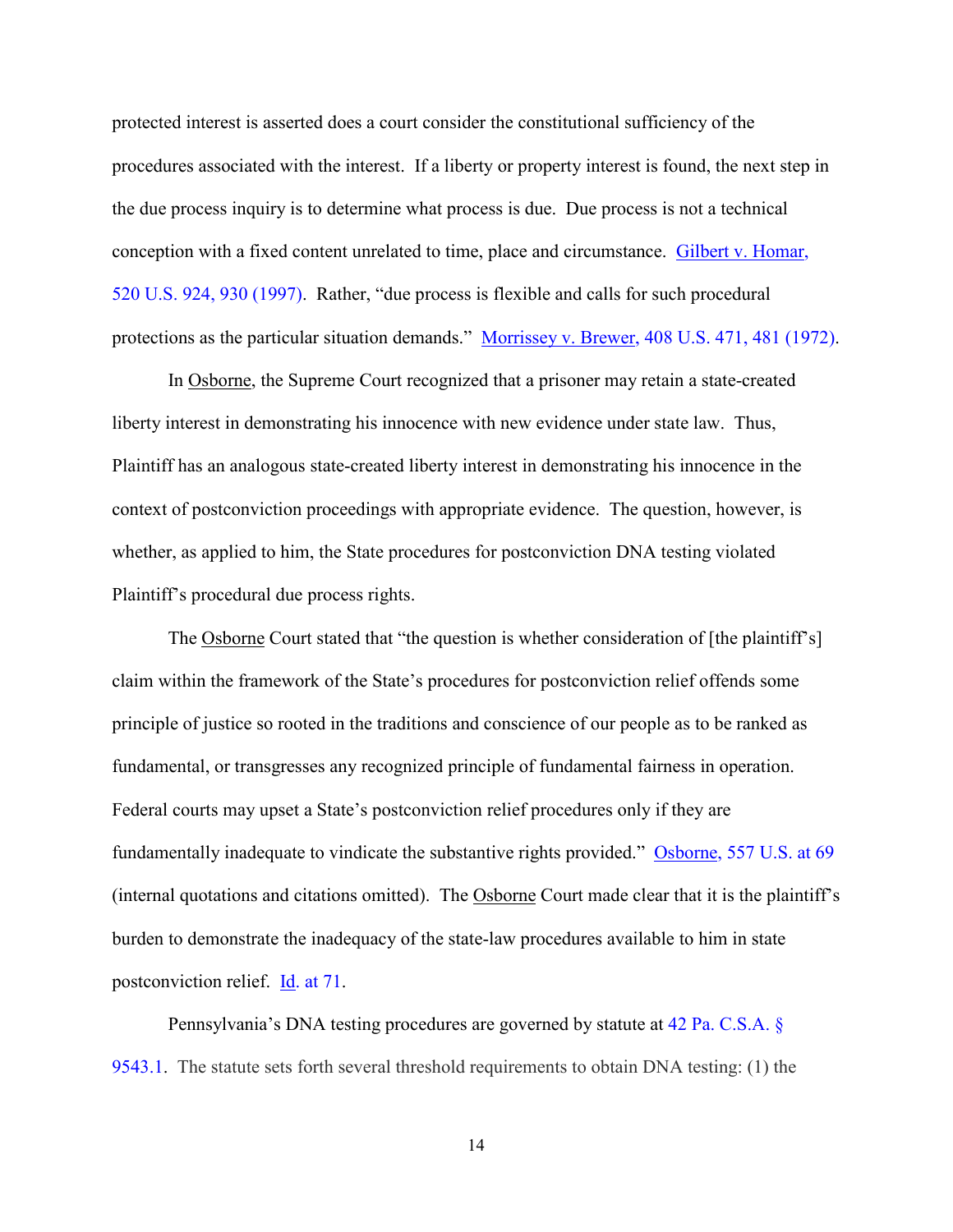evidence specified must be available for testing on the date of the motion; (2) if the evidence was discovered prior to the applicant's conviction, it was not already DNA tested because (a) technology for testing did not exist at the time of the applicant's trial; (b) the applicant's counsel did not request testing in a case that went to verdict before January 1, 1995; or (c) counsel sought funds from the court to pay for the testing because his client was indigent, and the court refused the request despite the client's indigency. 42 Pa. C.S.A.  $\S$  943.1(a)(2). Additionally, under section 9543.1(c)(3), the petitioner is required to present a *prima facie* case that the requested DNA testing, assuming it gives exculpatory results, would establish the petitioner's actual innocence of the crime. Under section  $9543.1(d)(2)$ , the court is directed not to order the testing if it determines, after review of the trial record, that there is no reasonable possibility that the testing would produce exculpatory evidence to establish petitioner's actual innocence. From the clear words and plain meaning of these provisions, there can be no mistake that the burden lies with the petitioner to make a *prima facie* case that favorable results from the requested DNA testing would establish his innocence. *See* [Commonwealth v. Williams, 35 A.3d 44, 50 \(Pa.](http://www.westlaw.com/Find/default.wl?rs=kmfn4.8&vr=2.0&kmvr=2.6&FindType=Y&DB=0007691&serialnum=2026751936&kmsource=da3.0)  [Super. 2011\);](http://www.westlaw.com/Find/default.wl?rs=kmfn4.8&vr=2.0&kmvr=2.6&FindType=Y&DB=0007691&serialnum=2026751936&kmsource=da3.0) [Commonwealth v. Smith, 889 A.2d 582, 584 \(Pa. Super. 2005\),](http://www.westlaw.com/Find/default.wl?rs=kmfn4.8&vr=2.0&kmvr=2.6&FindType=Y&DB=0000162&serialnum=2007831259&kmsource=da3.0) *appeal denied*, [588 Pa. 769, 905 A.2d 500 \(2006\).](http://www.westlaw.com/Find/default.wl?rs=kmfn4.8&vr=2.0&kmvr=2.6&FindType=Y&cite=588PA769&kmsource=da3.0)

First, Plaintiff has not shown that the Pennsylvania postconviction DNA testing procedures as discussed above are facially invalid as they contain similar requirements and limitations imposed by other DNA testing statutes, including the postconviction statute upheld in Osborne. *See* [Osborne, 557 U.S. at 69-70.](http://www.westlaw.com/Find/default.wl?rs=kmfn4.8&vr=2.0&kmvr=2.6&FindType=Y&DB=0000780&serialnum=2019144486&kmsource=da3.0) It may be, however, that Plaintiff is arguing that Pennsylvania's postconviction DNA testing statute violates due process because it is only available to those defendants who are still serving their sentences for the conviction of which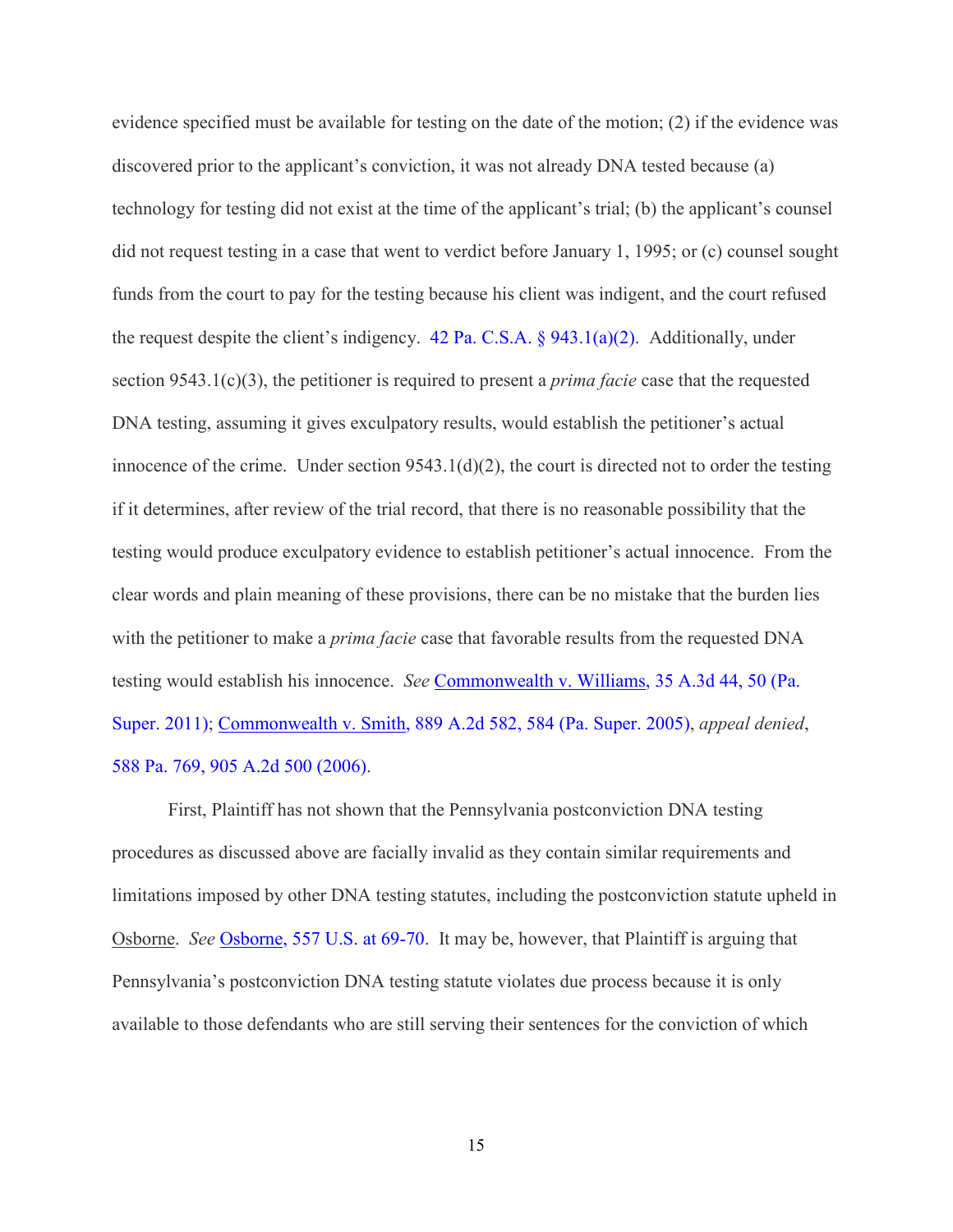they are seeking DNA testing.<sup>[10](#page-15-0)</sup> It appears he claims that the statute prohibits him from demonstrating his innocence for a conviction that, while he may no longer be serving a sentence, was used to enhance his Philadelphia County sentence to life. He claims that his life sentence for the Philadelphia County conviction could not have been imposed without the Allegheny County conviction, and, therefore, he still has a state-created liberty interest in demonstrating his innocence with access to DNA testing.<sup>[11](#page-15-1)</sup> Plaintiff is incorrect.

While this type of challenge to the constitutionality of Pennsylvania's postconviction DNA testing statute is certainly cognizable in a [§ 1983](http://www.westlaw.com/Find/default.wl?rs=kmfn4.8&vr=2.0&kmvr=2.6&FindType=L&DB=1000546&DocName=42USCAS1983&kmsource=da3.0) action, the Pennsylvania Supreme Court has rejected this very challenge. The issue of whether a defendant retains a liberty interest in collateral review after he is no longer subject to the challenged sentence was directly addressed by the Pennsylvania Supreme Court in [Commonwealth v. Turner, 80 A.3d 754 \(Pa. 2013\).](http://www.westlaw.com/Find/default.wl?rs=kmfn4.8&vr=2.0&kmvr=2.6&FindType=Y&DB=0007691&serialnum=2032085156&kmsource=da3.0) The

<span id="page-15-0"></span><sup>&</sup>lt;sup>10</sup> Petitioners in Pennsylvania must be currently serving a sentence of imprisonment, probation or parole for the conviction at issue to be eligible for PCRA relief, *see* [42 Pa. C.S.A. §](http://www.westlaw.com/Find/default.wl?rs=kmfn4.8&vr=2.0&kmvr=2.6&FindType=L&DB=1000262&DocName=PA42S9543&kmsource=da3.0)   $9543(a)(1)(i)$ , and "[a] motion for DNA testing, while separate and distinct from claims pursuant to other sections of the PCRA, nonetheless constitutes a postconviction petition under the PCRA." [Commonwealth v. Williams, 909 A.2d 383, 384 n.1 \(Pa. Super. 2006\).](http://www.westlaw.com/Find/default.wl?rs=kmfn4.8&vr=2.0&kmvr=2.6&FindType=Y&DB=0000162&serialnum=2010395899&kmsource=da3.0) "As soon as his sentence is completed, the petitioner becomes ineligible for relief, regardless of whether he was serving his sentence when he filed the petition." [Commonwealth v. Williams, 977 A.2d 1174,](http://www.westlaw.com/Find/default.wl?rs=kmfn4.8&vr=2.0&kmvr=2.6&FindType=Y&DB=0000162&serialnum=2019307194&kmsource=da3.0)  [1176 \(Pa. Super. 2009\)](http://www.westlaw.com/Find/default.wl?rs=kmfn4.8&vr=2.0&kmvr=2.6&FindType=Y&DB=0000162&serialnum=2019307194&kmsource=da3.0) (quoting [Commonwealth v. Hart, 911 A.2d 939, 942 \(Pa. Super. 2006\)\)](http://www.westlaw.com/Find/default.wl?rs=kmfn4.8&vr=2.0&kmvr=2.6&FindType=Y&DB=0000162&serialnum=2010648782&kmsource=da3.0).

<span id="page-15-1"></span><sup>11</sup> As Plaintiff argues that he has a state-created liberty interest in demonstrating his innocence, he is presumably aware that there is no federal constitutional right to direct appeal and postconviction proceedings in state court. *See* [Lackawanna County Dist. Att'y v. Coss, 532 U.S.](http://www.westlaw.com/Find/default.wl?rs=kmfn4.8&vr=2.0&kmvr=2.6&FindType=Y&DB=0000780&serialnum=2001331013&kmsource=da3.0)  [394, 402 \(2001\)](http://www.westlaw.com/Find/default.wl?rs=kmfn4.8&vr=2.0&kmvr=2.6&FindType=Y&DB=0000780&serialnum=2001331013&kmsource=da3.0) (noting that "each State has created mechanisms for both direct appeal and state post-conviction review, even though there is no constitutional mandate that they do so" (internal citations omitted)). Therefore, individuals who are serving a state sentence have no liberty interest in and therefore no due process right to collateral review of that sentence unless such a liberty interest arises from the laws of that State. As such, any liberty interest a plaintiff may have in collaterally challenging his sentence after it has expired must be state-created, and, as determined by the state legislature, individuals in Pennsylvania do not have a liberty interest in collateral review when their liberty is no longer burdened by a state sentence. [Commonwealth v.](http://www.westlaw.com/Find/default.wl?rs=kmfn4.8&vr=2.0&kmvr=2.6&FindType=Y&DB=0007691&serialnum=2032085156&kmsource=da3.0)  [Turner, 80 A.3d 754 \(Pa. 2013\)](http://www.westlaw.com/Find/default.wl?rs=kmfn4.8&vr=2.0&kmvr=2.6&FindType=Y&DB=0007691&serialnum=2032085156&kmsource=da3.0) (holding that this "legislative enactment [does not run] afoul of due process, as due process does not afford relief absent a protected liberty interest.") (citing [Coleman v. Thompson, 501 U.S. 722, 755 \(1991\)\)](http://www.westlaw.com/Find/default.wl?rs=kmfn4.8&vr=2.0&kmvr=2.6&FindType=Y&DB=0000780&serialnum=1991113585&kmsource=da3.0).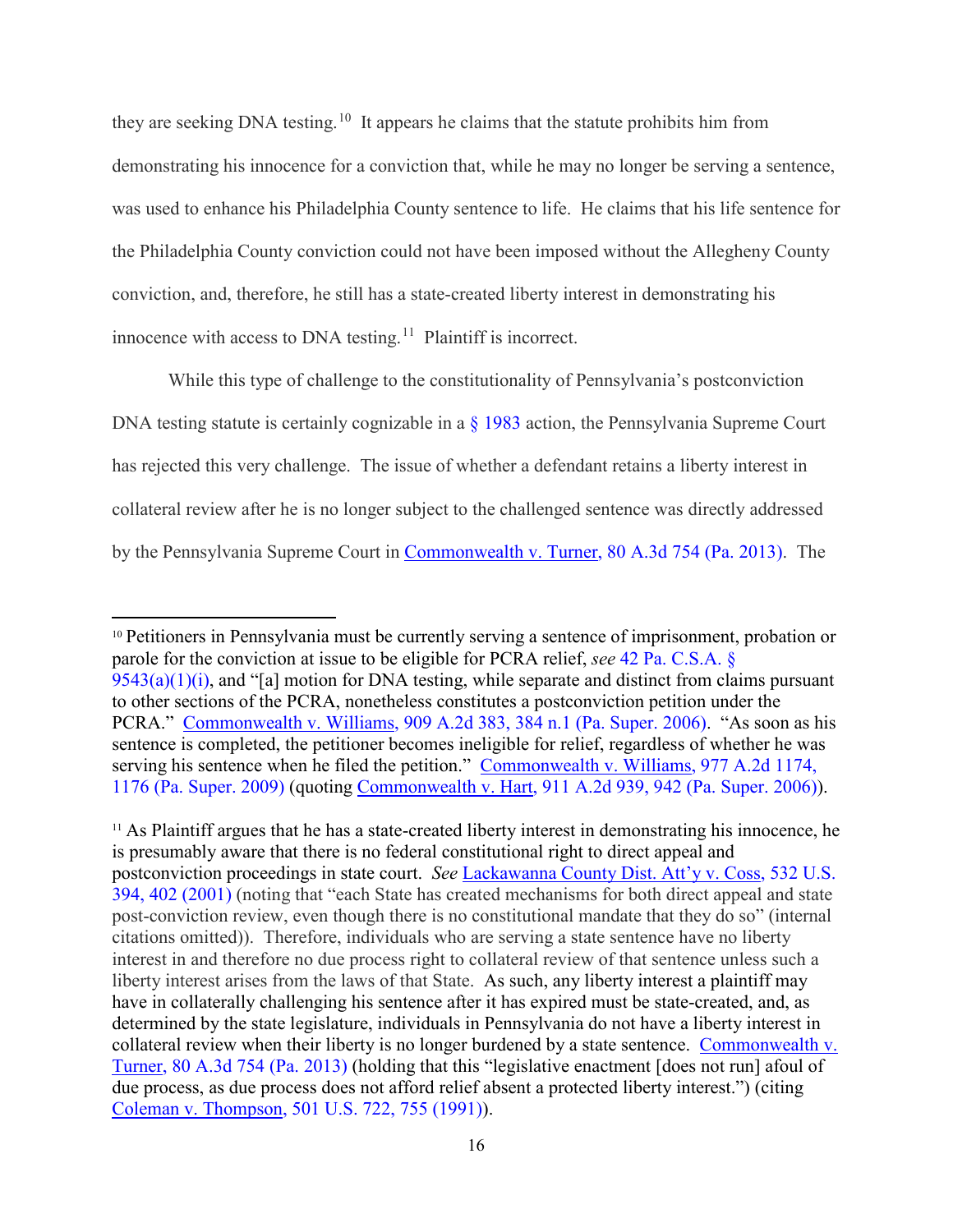Turner court held that "due process does not require the legislature to continue to provide collateral review when the offender is no longer serving a sentence." [Id. at 765.](http://www.westlaw.com/Find/default.wl?rs=kmfn4.8&vr=2.0&kmvr=2.6&FindType=Y&DB=0007691&serialnum=2032085156&kmsource=da3.0) It noted that "the legislature was free to extend a statutory right of collateral review to individuals like Petitioner who had completed their sentence and, had they done so, they would be constitutionally obligated to ensure that those rights were impacted only in accord with due process. . . . However, the legislature did not do so. Rather, the General Assembly, through the PCRA, excluded from collateral review those individuals who were no longer subject to a state sentence, thereby limiting the statutory right of collateral review to those whose liberty was constrained." [Id.](http://www.westlaw.com/Find/default.wl?rs=kmfn4.8&vr=2.0&kmvr=2.6&FindType=Y&DB=0007691&serialnum=2032085156&kmsource=da3.0) (citations omitted). Following Turner, Pennsylvania courts have routinely rejected facial and "as applied" challenges to the constitutionality of Section 9543(a)(1)(i). *See*, *e.g.*, [Commonwealth v. Volk, 138 A.3d 659 \(Pa. Super. 2016\)](http://www.westlaw.com/Find/default.wl?rs=kmfn4.8&vr=2.0&kmvr=2.6&FindType=Y&DB=0007691&serialnum=2038773309&kmsource=da3.0) (rejecting petitioner's facial and "as applied" challenge to the constitutionality of Section  $9543(a)(1)(i)$ , relying on Turner's holding that the statutory eligibility requirement of Section 9543(a)(1)(i) is consistent with the due process prerequisite of protected liberty interest; absent valid liberty interest, challenge to both procedural and substantive due process must fail); [Commonwealth v. Safarowicz, 2015 WL](http://www.westlaw.com/Find/default.wl?rs=kmfn4.8&vr=2.0&kmvr=2.6&FindType=Y&DB=0000999&serialnum=2037451130&kmsource=da3.0)  [6437600 \(Pa. Super. Jan. 28, 2015\).](http://www.westlaw.com/Find/default.wl?rs=kmfn4.8&vr=2.0&kmvr=2.6&FindType=Y&DB=0000999&serialnum=2037451130&kmsource=da3.0) Because Petitioner is no longer burdened by his Allegheny County sentence, he no longer has a due process right to collateral review of that sentence, including seeking access to evidence for DNA testing.

The Court will address one last argument Plaintiff appears to make. He argues that Pennsylvania's postconviction DNA testing statute is fundamentally unfair because it bars him from access to evidence "on the sole ground that testimony (now, known to be false) from Williams who alleged that Plaintiff admitted to him that he committed the crime." [\(ECF No. 51,](https://ecf.pawd.uscourts.gov/doc1/15715445477) p.6.) However, Plaintiff is incorrect in his assertion that his motion for DNA testing was denied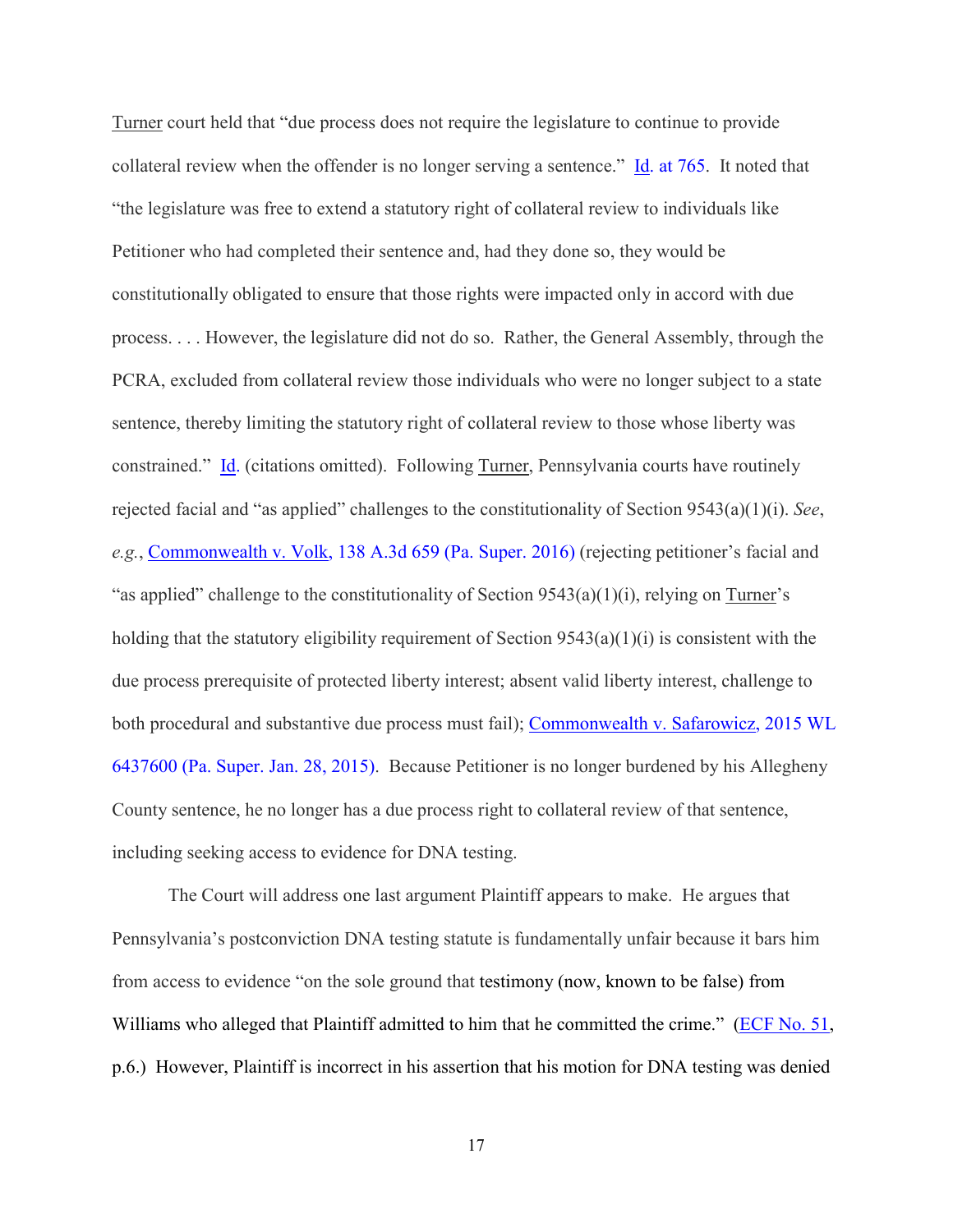solely based on Benjamin Williams' testimony that Plaintiff admitted he killed the victim. The judge set forth three reasons why he believed there was no "reasonable probability" that DNA testing would produce exculpatory evidence and only one of those reasons included Williams' testimony. Moreover, in support of his conclusion that the evidence against Plaintiff was overwhelming, the judge cited to Williams' testimony about helping Plaintiff bury the body and not Williams' testimony about Plaintiff confessing to the crime. *See* Commonwealth v. Palmer, No. CC9309376 (Opinion of O'Toole, J. Oct. 11, 2005). Therefore, Plaintiff's argument is belied by the record.

## **B. Access to Court**

Plaintiff's second claim is based on the allegation that the prosecution withheld evidence of a "deal" for leniency between the United States Attorney and witness Benjamin Williams that would have undermined Williams' credibility at trial. Plaintiff maintains that the Commonwealth concealed evidence of the agreement until after he finished serving his sentence and this wrongful conduct prevented him from challenging his conviction based on the prosecution's withholding evidence of the deal. [\(ECF No. 33,](https://ecf.pawd.uscourts.gov/doc1/15715346873) ¶ 100.)

The Constitution guarantees prisoners a "right of access to the courts." Lewis v. Casey, [518 U.S. 343, 350 \(1996\)](http://www.westlaw.com/Find/default.wl?rs=kmfn4.8&vr=2.0&kmvr=2.6&FindType=Y&DB=0000780&serialnum=1996140002&kmsource=da3.0) (emphasis omitted). Where, as here, the prisoner asserts that the defendants' actions have inhibited his opportunity to present a past legal claim, he must show (1) he suffered an actual injury – that is, that he lost a chance to pursue a "nonfrivolous" or "arguable" underlying claim; and (2) he has no other "remedy that may be awarded as recompense" for the lost claim other than in the present denial of access suit. [Christopher v.](http://www.westlaw.com/Find/default.wl?rs=kmfn4.8&vr=2.0&kmvr=2.6&FindType=Y&DB=0000780&serialnum=2002381664&kmsource=da3.0)  [Harbury, 536 U.S. 403, 415 \(2005\);](http://www.westlaw.com/Find/default.wl?rs=kmfn4.8&vr=2.0&kmvr=2.6&FindType=Y&DB=0000780&serialnum=2002381664&kmsource=da3.0) *see also* [Monroe v. Beard, 536 F.3d 198, 205 \(3d Cir. 2008\).](http://www.westlaw.com/Find/default.wl?rs=kmfn4.8&vr=2.0&kmvr=2.6&FindType=Y&DB=0000506&serialnum=2016634651&kmsource=da3.0) "To that end, prisoners must satisfy certain pleading requirements. The complaint must describe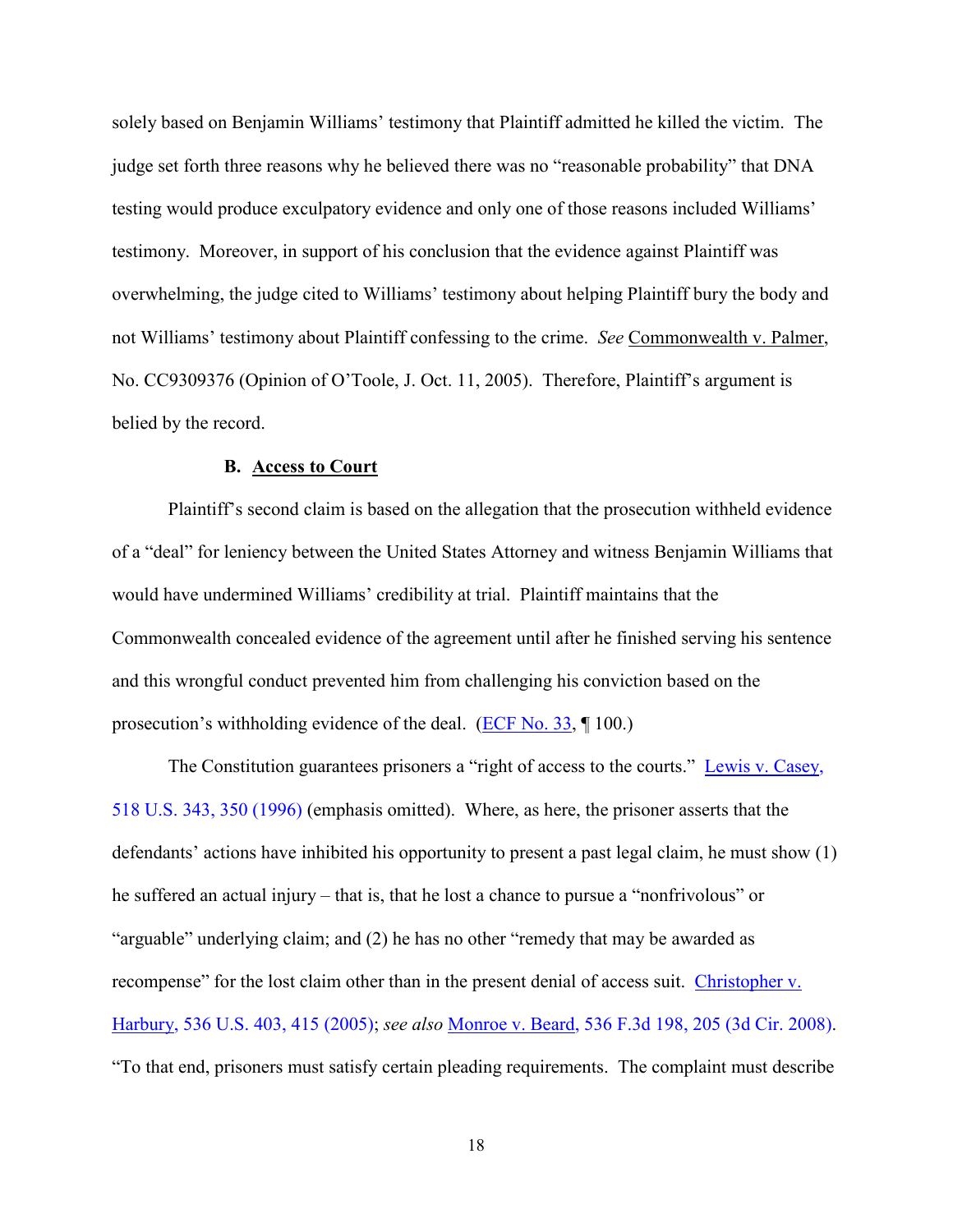the underlying arguable claim well enough to show that it is 'more than mere hope,' and it must describe the 'lost remedy.'" [Monroe, 536 F.3d at 205-06](http://www.westlaw.com/Find/default.wl?rs=kmfn4.8&vr=2.0&kmvr=2.6&FindType=Y&DB=0000506&serialnum=2016634651&kmsource=da3.0) (quoting [Christopher, 536 U.S. at 416-](http://www.westlaw.com/Find/default.wl?rs=kmfn4.8&vr=2.0&kmvr=2.6&FindType=Y&DB=0000780&serialnum=2002381664&kmsource=da3.0) [17\)](http://www.westlaw.com/Find/default.wl?rs=kmfn4.8&vr=2.0&kmvr=2.6&FindType=Y&DB=0000780&serialnum=2002381664&kmsource=da3.0).

Furthermore, a plaintiff must demonstrate intent on the part of the defendants. The Third Circuit has explained a denial of access claim is available where state officials

"*wrongfully* and *intentionally* conceal information crucial to a person's ability to obtain redress through the courts, and so *for the purpose of frustrating that right*, and that concealment, and the delay engendered by it substantially reduce the likelihood of one's obtaining the relief to which one is otherwise entitled."

[Gibson v. Superintendent of N.J. Dep't of Law & Pub. Safety – Div. of State Police, 411 F.3d](http://www.westlaw.com/Find/default.wl?rs=kmfn4.8&vr=2.0&kmvr=2.6&FindType=Y&DB=0000506&serialnum=2006799136&kmsource=da3.0)  [427, 445 \(3d Cir. 2005\),](http://www.westlaw.com/Find/default.wl?rs=kmfn4.8&vr=2.0&kmvr=2.6&FindType=Y&DB=0000506&serialnum=2006799136&kmsource=da3.0) *overruled on other grounds by* [Dique v. N.J. State Police, 603 F.3d 181](http://www.westlaw.com/Find/default.wl?rs=kmfn4.8&vr=2.0&kmvr=2.6&FindType=Y&DB=0000506&serialnum=2021926707&kmsource=da3.0)  [\(3d Cir. 2010\),](http://www.westlaw.com/Find/default.wl?rs=kmfn4.8&vr=2.0&kmvr=2.6&FindType=Y&DB=0000506&serialnum=2021926707&kmsource=da3.0) (quoting [Swekel v. City of River Rouge, 119 F.3d 1259, 1262-63](http://www.westlaw.com/Find/default.wl?rs=kmfn4.8&vr=2.0&kmvr=2.6&FindType=Y&DB=0000506&serialnum=1997154543&kmsource=da3.0) (6th Cir. 997) (emphasis contained within).

So then, in order to support his access to courts claim, Plaintiff is required to demonstrate that he has lost the opportunity to pursue a nonfrivolous or arguable underlying legal claim, that there is no other remedy available to him, and that Defendant had the requisite intent to deny his constitutional right of access to courts.

In his Amended Complaint, Plaintiff describes his underlying nonfrivolous claim(s) that he was unable to pursue as follows: he was denied his right to a fair trial because the prosecution knowingly elicited false testimony from Benjamin Williams to bolster his credibility, failed to correct testimony it knew to be false, and failed to disclose that Benjamin Williams was testifying against Plaintiff pursuant to an agreement all in violation of [Brady v. Maryland, 373](http://www.westlaw.com/Find/default.wl?rs=kmfn4.8&vr=2.0&kmvr=2.6&FindType=Y&DB=0000780&serialnum=1963125353&kmsource=da3.0)  [U.S. 83 \(1963\),](http://www.westlaw.com/Find/default.wl?rs=kmfn4.8&vr=2.0&kmvr=2.6&FindType=Y&DB=0000780&serialnum=1963125353&kmsource=da3.0) [Giglio v. United States, 405 U.S. 150 \(1972\),](http://www.westlaw.com/Find/default.wl?rs=kmfn4.8&vr=2.0&kmvr=2.6&FindType=Y&DB=0000780&serialnum=1972127068&kmsource=da3.0) and [Napue v. Illinois, 360 U.S. 264](http://www.westlaw.com/Find/default.wl?rs=kmfn4.8&vr=2.0&kmvr=2.6&FindType=Y&DB=0000780&serialnum=1959123779&kmsource=da3.0)  [\(1959\).](http://www.westlaw.com/Find/default.wl?rs=kmfn4.8&vr=2.0&kmvr=2.6&FindType=Y&DB=0000780&serialnum=1959123779&kmsource=da3.0)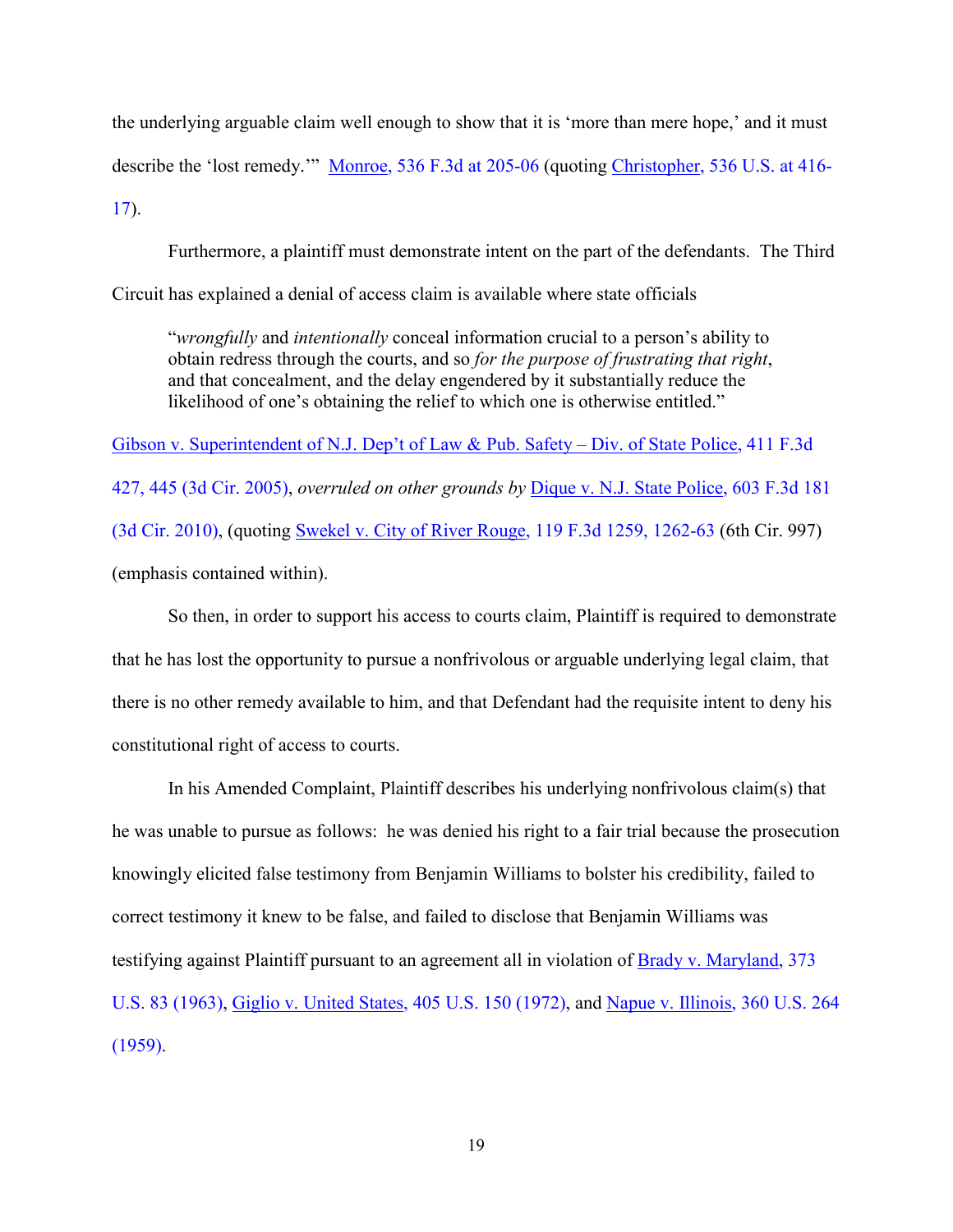For his lost opportunity to challenge his conviction based on the prosecution's misconduct in failing to disclose evidence of the alleged deal for leniency made between federal authorities and Benjamin Williams, Plaintiff's claim is barred by [Heck v. Humphrey, 512 U.S.](http://www.westlaw.com/Find/default.wl?rs=kmfn4.8&vr=2.0&kmvr=2.6&FindType=Y&DB=0000780&serialnum=1994135537&kmsource=da3.0)  [477 \(1994\),](http://www.westlaw.com/Find/default.wl?rs=kmfn4.8&vr=2.0&kmvr=2.6&FindType=Y&DB=0000780&serialnum=1994135537&kmsource=da3.0) so long as success on this claim would necessarily demonstrate the invalidity of his conviction. In Heck, the Supreme Court held that where success in a  $\S$  1983 action would implicitly call into question the validity of conviction or duration of sentence, the plaintiff must first achieve favorable termination of his available state or federal habeas remedies to challenge the underlying conviction or sentence. Considering Heck and summarizing the interplay between habeas and § 1983 claims, the Supreme Court explained that,

a state prisoner's § 1983 action is barred (absent prior invalidation) – no matter the relief sought (damages or equitable relief), no matter the target of the prisoner's suit (state conduct leading to conviction or internal prison proceedings) – *if* success in that action would necessarily demonstrate the invalidity of the confinement or its duration.

[Wilkinson v. Dotson, 544 U.S. 74, 81-82 \(2005\)](http://www.westlaw.com/Find/default.wl?rs=kmfn4.8&vr=2.0&kmvr=2.6&FindType=Y&DB=0000780&serialnum=2006315804&kmsource=da3.0) (emphasis in original). Thus, the threshold question now becomes whether success on Plaintiff's access to courts claim would "necessarily demonstrate" the invalidity of his conviction.<sup>[12](#page-19-0)</sup> Clearly, it would because to be successful on his access to courts claim he would have to demonstrate that his Brady, Giglio, and Napue violation claims are "nonfrivolous" or "arguable" in nature and to do so would call into question the validity of his conviction. *See* [Amaker v. Weiner, 179 F.3d 48, 51 \(2d Cir. 1999\)](http://www.westlaw.com/Find/default.wl?rs=kmfn4.8&vr=2.0&kmvr=2.6&FindType=Y&DB=0000506&serialnum=1999133650&kmsource=da3.0) (holding that Brady claims implicate the validity of the resulting conviction and are thus barred by Heck)

 In addressing alleged Brady violations in the context of Heck, the Supreme Court has stated:

<span id="page-19-0"></span><sup>&</sup>lt;sup>12</sup> Furthermore, the Third Circuit, unlike other Circuits, has held that Heck's favorable termination rule applies even when the plaintiff is no longer in custody and cannot pursue habeas relief. *See* [Gilles v. Davis, 427 F.3d 197, 209-11 \(3d Cir. 2005\).](http://www.westlaw.com/Find/default.wl?rs=kmfn4.8&vr=2.0&kmvr=2.6&FindType=Y&DB=0000506&serialnum=2007564247&kmsource=da3.0)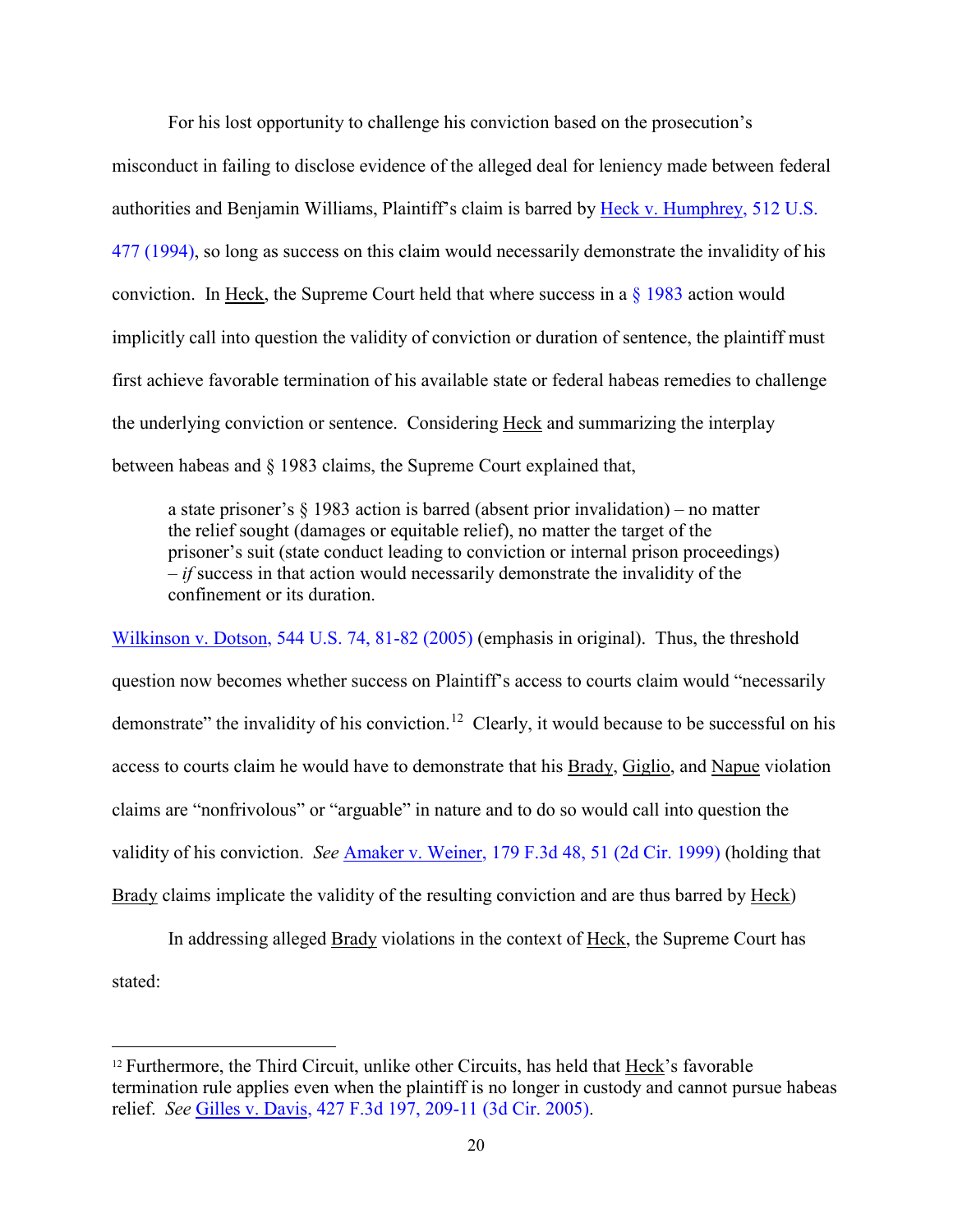Unlike DNA testing, which may yield exculpatory, incriminating, or inconclusive results, a Brady claim, when successful postconviction, necessarily yields evidence undermining a conviction: Brady evidence is, by definition, always favorable to the defendant and material to his guilt or punishment. *See* [Strickler,](http://www.westlaw.com/Find/default.wl?rs=kmfn4.8&vr=2.0&kmvr=2.6&FindType=Y&DB=0000780&serialnum=1999142645&kmsource=da3.0)  [527 U.S., at 296, 119 S.Ct. 1936.](http://www.westlaw.com/Find/default.wl?rs=kmfn4.8&vr=2.0&kmvr=2.6&FindType=Y&DB=0000780&serialnum=1999142645&kmsource=da3.0) And parties asserting Brady violations postconviction generally do seek a judgment qualifying them for "immediate or speedier release" from imprisonment. *See* [Dotson, 544 U.S., at 82, 125 S.Ct.](http://www.westlaw.com/Find/default.wl?rs=kmfn4.8&vr=2.0&kmvr=2.6&FindType=Y&DB=0000780&serialnum=2006315804&kmsource=da3.0)  [1242.](http://www.westlaw.com/Find/default.wl?rs=kmfn4.8&vr=2.0&kmvr=2.6&FindType=Y&DB=0000780&serialnum=2006315804&kmsource=da3.0) Accordingly, Brady claims have ranked within the traditional core of habeas corpus and outside the province of § 1983. *See* [Heck, 512 U.S., at 479,](http://www.westlaw.com/Find/default.wl?rs=kmfn4.8&vr=2.0&kmvr=2.6&FindType=Y&DB=0000780&serialnum=1994135537&kmsource=da3.0)  [490, 114 S.Ct. 2364](http://www.westlaw.com/Find/default.wl?rs=kmfn4.8&vr=2.0&kmvr=2.6&FindType=Y&DB=0000780&serialnum=1994135537&kmsource=da3.0) (claim that prosecutors and an investigator had "'knowingly destroyed' evidence 'which was exculpatory in nature and could have proved [petitioner's] innocence' " cannot be maintained under § 1983); Amaker v. [Weiner, 179 F.3d 48, 51 \(C.A.2 1999\)](http://www.westlaw.com/Find/default.wl?rs=kmfn4.8&vr=2.0&kmvr=2.6&FindType=Y&DB=0000506&serialnum=1999133650&kmsource=da3.0) ("claim [that] sounds under Brady v. Maryland ... does indeed call into question the validity of [the] conviction"); Beck [v. Muskogee Police Dept., 195 F.3d 553, 560 \(C.A.10 1999\)](http://www.westlaw.com/Find/default.wl?rs=kmfn4.8&vr=2.0&kmvr=2.6&FindType=Y&DB=0000506&serialnum=1999221876&kmsource=da3.0) (same).

## [Skinner v. Switzer, 562 U.S. 521, 536-37 \(2011\).](http://www.westlaw.com/Find/default.wl?rs=kmfn4.8&vr=2.0&kmvr=2.6&FindType=Y&DB=0000780&serialnum=2024730626&kmsource=da3.0)

Plaintiff's allegation that the Commonwealth suborned perjury from Benjamin Williams by having him testify that he had received no promises in exchange for his testimony, when, in fact, in 1993, the United States Attorney had promised Williams leniency in sentencing for a federal crime in exchange for Williams' testimony against Plaintiff would necessarily imply the invalidity of Plaintiff's conviction. Indeed, the remedy for such violations is vacatur of the judgment of conviction and a new trial. Heck therefore applies with respect to his access to courts claim. *See*, *e.g.*, Burd v.Sessler, [702 F.3d 429, 434-35 \(7th Cir. 2012\)](http://www.westlaw.com/Find/default.wl?rs=kmfn4.8&vr=2.0&kmvr=2.6&FindType=Y&DB=0000506&serialnum=2029450573&kmsource=da3.0) (holding Heck barred the plaintiff's § 1983 access to courts claim seeking money damages for prison officials' interference with his ability to challenge his state court conviction); [Hoard v. Reddy, 175 F.3d](http://www.westlaw.com/Find/default.wl?rs=kmfn4.8&vr=2.0&kmvr=2.6&FindType=Y&DB=0000506&serialnum=1999107421&kmsource=da3.0)  [531, 534 \(7th Cir.1999\)](http://www.westlaw.com/Find/default.wl?rs=kmfn4.8&vr=2.0&kmvr=2.6&FindType=Y&DB=0000506&serialnum=1999107421&kmsource=da3.0) ("where the prisoner is complaining about being hindered in his efforts to get his conviction set aside, the hindrance is of no consequence if the conviction was valid, and so he cannot get damages until the conviction is invalidated."); [Nance v. Vieregge, 147 F.3d](http://www.westlaw.com/Find/default.wl?rs=kmfn4.8&vr=2.0&kmvr=2.6&FindType=Y&DB=0000506&serialnum=1998127686&kmsource=da3.0)  [589 \(7th Cir. 1998\)](http://www.westlaw.com/Find/default.wl?rs=kmfn4.8&vr=2.0&kmvr=2.6&FindType=Y&DB=0000506&serialnum=1998127686&kmsource=da3.0) ("[t]he holding of Lewis that a claim based on deprivation of access to the courts requires proof of concrete injury, combined with the holding of Heck, means that a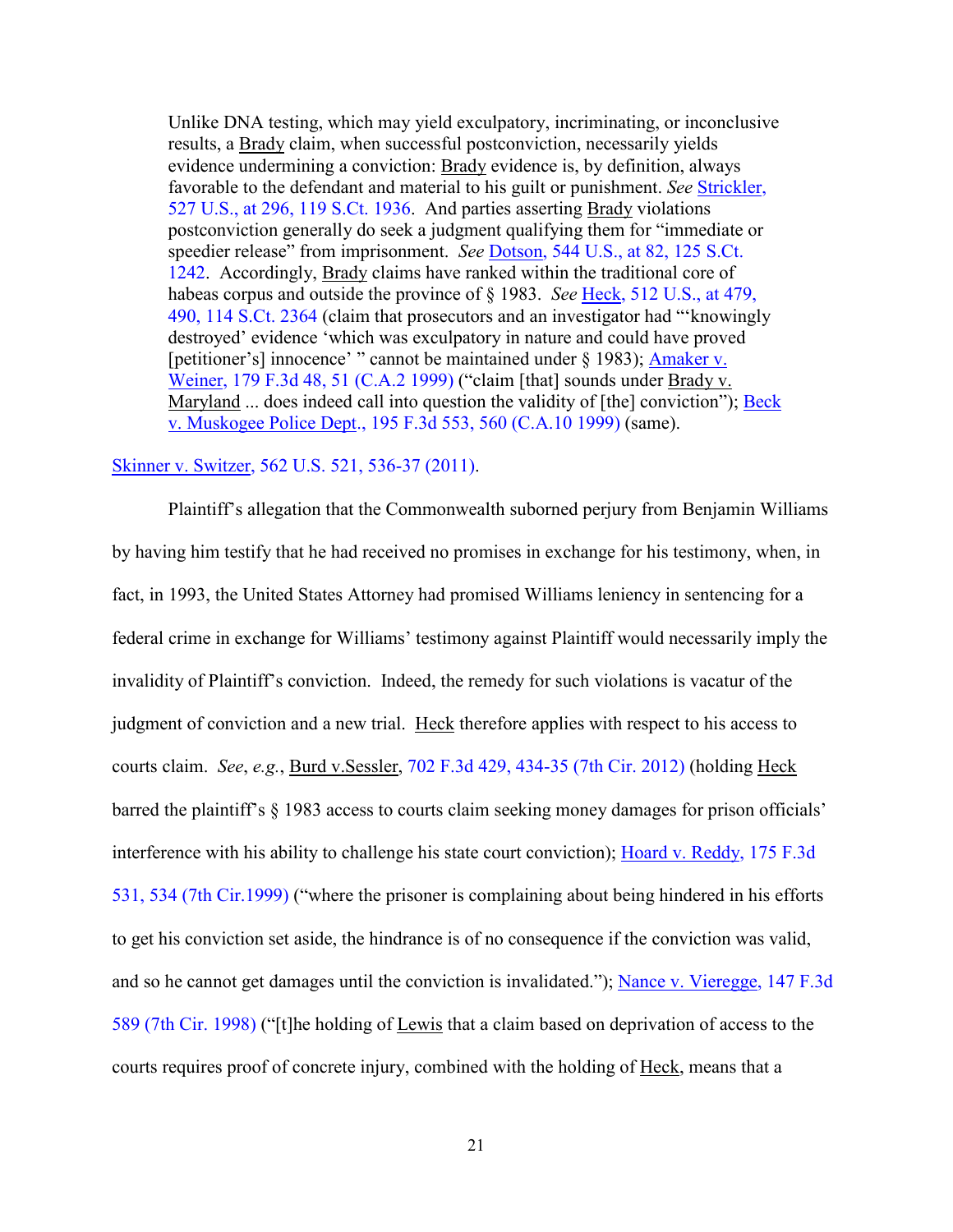prisoner . . . must have the judgement annulled before damages are available"). Accordingly, this claim will be dismissed without prejudice. *See* [Curry v. Yachera, 835 F.3d 373, 379 \(3d Cir.](http://www.westlaw.com/Find/default.wl?rs=kmfn4.8&vr=2.0&kmvr=2.6&FindType=Y&DB=0000506&serialnum=2039692740&kmsource=da3.0)  [2016\)](http://www.westlaw.com/Find/default.wl?rs=kmfn4.8&vr=2.0&kmvr=2.6&FindType=Y&DB=0000506&serialnum=2039692740&kmsource=da3.0) (dismissal of case based on Heck is without prejudice); [Amaker v. Weiner, 179 F.3d 48,](http://www.westlaw.com/Find/default.wl?rs=kmfn4.8&vr=2.0&kmvr=2.6&FindType=Y&DB=0000506&serialnum=1999133650&kmsource=da3.0)  [52 \(2d Cir. 1999\).](http://www.westlaw.com/Find/default.wl?rs=kmfn4.8&vr=2.0&kmvr=2.6&FindType=Y&DB=0000506&serialnum=1999133650&kmsource=da3.0)

 On a final note, it is questionable whether Heck's favorable termination rule bars a plaintiff's claim for injunctive or declaratory relief. *See* [Edwards v. Balisok, 520 U.S. 641, 648-](http://www.westlaw.com/Find/default.wl?rs=kmfn4.8&vr=2.0&kmvr=2.6&FindType=Y&DB=0000780&serialnum=1997110942&kmsource=da3.0) [49 \(1997\)](http://www.westlaw.com/Find/default.wl?rs=kmfn4.8&vr=2.0&kmvr=2.6&FindType=Y&DB=0000780&serialnum=1997110942&kmsource=da3.0) ("[R]espondent's claim for declaratory relief and money damages, based on allegations of deceit and bias on the part of the decisionmaker that necessarily imply the invalidity of the punishment imposed, is not cognizable under § 1983 . . . ." but respondent's "request for prospective relief will not 'necessarily imply' the invalidity of a previous loss of good-time credits, and so may properly be brought under § 1983."); [Huftile v. Miccio-Fonseca,](http://www.westlaw.com/Find/default.wl?rs=kmfn4.8&vr=2.0&kmvr=2.6&FindType=Y&DB=0000506&serialnum=2006777196&kmsource=da3.0)  [410 F.3d 1136, 1141 \(9th Cir. 2005\)](http://www.westlaw.com/Find/default.wl?rs=kmfn4.8&vr=2.0&kmvr=2.6&FindType=Y&DB=0000506&serialnum=2006777196&kmsource=da3.0) (finding the plaintiff's claims for damages and declaratory relief barred by <u>Heck</u>, but his claim for injunctive relief was not); Hoard v. Reddy, 175 F.3d 531, [533 \(7th Cir. 1999\)](http://www.westlaw.com/Find/default.wl?rs=kmfn4.8&vr=2.0&kmvr=2.6&FindType=Y&DB=0000506&serialnum=1999107421&kmsource=da3.0) (noting that an inmate could use 42 U.S.C. § 1983 to seek an injunction in order to clear his block access to the court); [Fritz v. Colorado, 223 F.Supp.2d 1197, 1202 \(D. Co.](http://www.westlaw.com/Find/default.wl?rs=kmfn4.8&vr=2.0&kmvr=2.6&FindType=Y&DB=0004637&serialnum=2002603538&kmsource=da3.0)  [2002\)](http://www.westlaw.com/Find/default.wl?rs=kmfn4.8&vr=2.0&kmvr=2.6&FindType=Y&DB=0004637&serialnum=2002603538&kmsource=da3.0) (concluding that Heck did not apply directly to bar the plaintiff's claims for declaratory and injunctive relief); [Bell v. City of Boise, 993 F.Supp.2d 1237, 1244-45 \(D. Id. 2014\)](http://www.westlaw.com/Find/default.wl?rs=kmfn4.8&vr=2.0&kmvr=2.6&FindType=Y&DB=0004637&serialnum=2032613115&kmsource=da3.0) (noting that "[i]n most instances, the holding of Heck will bar § 1983 claims for injunctive and declaratory relief . . . . However, Heck does not necessarily preclude all claims under the Declaratory Judgment Act.") (internal citations omitted). *But see* [Miller v. Harris County, Texas,](http://www.westlaw.com/Find/default.wl?rs=kmfn4.8&vr=2.0&kmvr=2.6&FindType=Y&DB=0006538&serialnum=2023215113&kmsource=da3.0)  [396 F. App'x 77, 78 \(5th Cir. 2010\)](http://www.westlaw.com/Find/default.wl?rs=kmfn4.8&vr=2.0&kmvr=2.6&FindType=Y&DB=0006538&serialnum=2023215113&kmsource=da3.0) (plaintiff's claims for declaratory and injunctive relief were properly dismissed under Heck because they "call into question the validity of the deferred adjudication order and order adjudicating his guilt"); [Clarke v. Stalder, 154 F.3d 186, 190-91](http://www.westlaw.com/Find/default.wl?rs=kmfn4.8&vr=2.0&kmvr=2.6&FindType=Y&DB=0000506&serialnum=1998184055&kmsource=da3.0)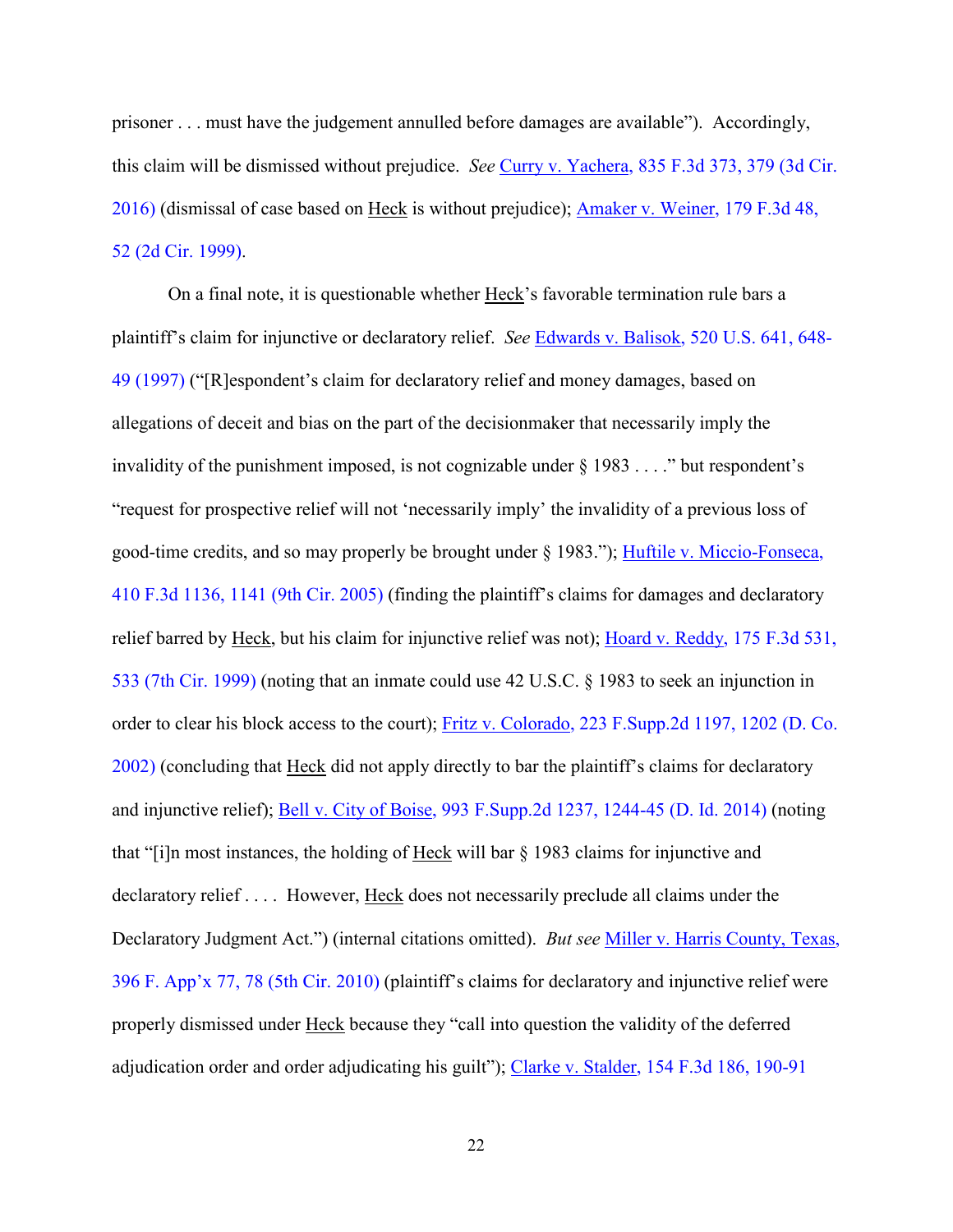[\(5th Cir.1998\)](http://www.westlaw.com/Find/default.wl?rs=kmfn4.8&vr=2.0&kmvr=2.6&FindType=Y&DB=0000506&serialnum=1998184055&kmsource=da3.0) (en banc) (plaintiff's declaratory relief request is barred because it is "so intertwined with his requests for restoration of lost good-time credits and damages that resolution of the issues . . . would, in effect, if favorable, automatically entitle [plaintiff] to reinstatement of his lost-good time credits."); [Sheldon v. Hundley, 83 F.3d 231, 234 \(8th Cir. 1996\)](http://www.westlaw.com/Find/default.wl?rs=kmfn4.8&vr=2.0&kmvr=2.6&FindType=Y&DB=0000506&serialnum=1996109107&kmsource=da3.0) (same); [Coleman v. United States District Court District of New Mexico, 2016 WL 8924939, at \\*1](http://www.westlaw.com/Find/default.wl?rs=kmfn4.8&vr=2.0&kmvr=2.6&FindType=Y&DB=0000999&serialnum=2041632404&kmsource=da3.0)  [\(D.N.M. Mar. 30, 2016\)](http://www.westlaw.com/Find/default.wl?rs=kmfn4.8&vr=2.0&kmvr=2.6&FindType=Y&DB=0000999&serialnum=2041632404&kmsource=da3.0) ("The Heck doctrine also applies without respect to whether the relief sought is in the form of damages or equitable declaratory or injunctive relief."); Branthoover v. [Burbach, 2010 WL 3341197, at \\*2 \(D. Col. Aug. 23, 2010\)](http://www.westlaw.com/Find/default.wl?rs=kmfn4.8&vr=2.0&kmvr=2.6&FindType=Y&DB=0000999&serialnum=2022845515&kmsource=da3.0) (finding that the plaintiff's request for declaratory relief was also barred by Heck because a declaration that the defendants violated the plaintiff's constitutional rights would necessarily imply the invalidity of her state court convictions.). As previously stated in this Opinion, the Supreme Court has said that "a state prisoner's § 1983 action is barred (absent prior invalidation) – no matter the relief sought

(damages or equitable relief), no matter the target or the prisoner's suit (state conduct leading to conviction or internal prison proceedings) – *if* success in that action would necessarily demonstrate the invalidity of confinement or its duration." [Wilkinson, 544 U.S. at 81-82](http://www.westlaw.com/Find/default.wl?rs=kmfn4.8&vr=2.0&kmvr=2.6&FindType=Y&DB=0000780&serialnum=2006315804&kmsource=da3.0) (emphasis in original).

Presumably, Plaintiff is aware that Heck bars his claims for damages because he states many times throughout his briefs that he is seeking declaratory and injunctive relief. While he does not specify the nature of the injunctive relief he requests, he does state that he is seeking a declaration that Defendant hindered his access to post-conviction remedies in his Allegheny County case so that he may in turn challenge his Philadelphia County sentence. However, such a declaration would be declaring that due process violations occurred in his Allegheny County case, which would impugn the validity of his Allegheny County conviction. This declaratory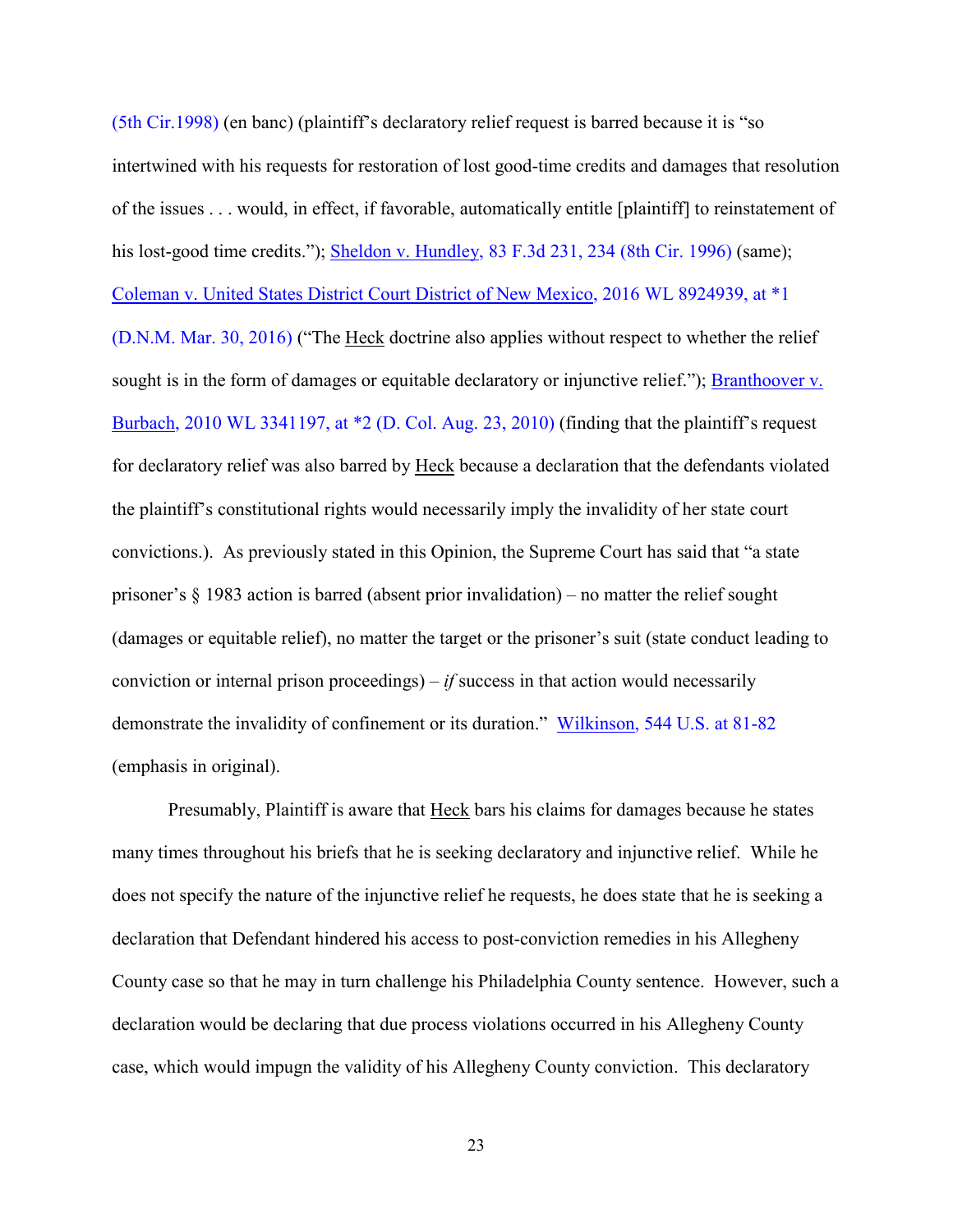relief necessarily implies the invalidity of his Allegheny County conviction and is therefore barred by <u>Heck</u>.<sup>[13](#page-23-0)</sup>

# **IV. CONCLUSION**

For the reasons set forth above, the Court will grant the Defendant's Motion as follows. The Court will dismiss for lack of subject matter jurisdiction Plaintiff's claims in connection with his denial of access to evidence for DNA testing. In the alternative, the Court will dismiss those claims as time-barred and for failure to state a claim. With respect to his access to courts claim, the Court will dismiss those claims without prejudice pursuant to Heck. An appropriate Order follows.

Dated: August 14, 2017.

 $\int d\mu$ 

Lisa Pupo Lenihan United States Magistrate Judge

<span id="page-23-0"></span><sup>&</sup>lt;sup>13</sup> Defendant has set forth more reasons for dismissal; however, there is no need for the Court to rule on the balance of Defendant's arguments.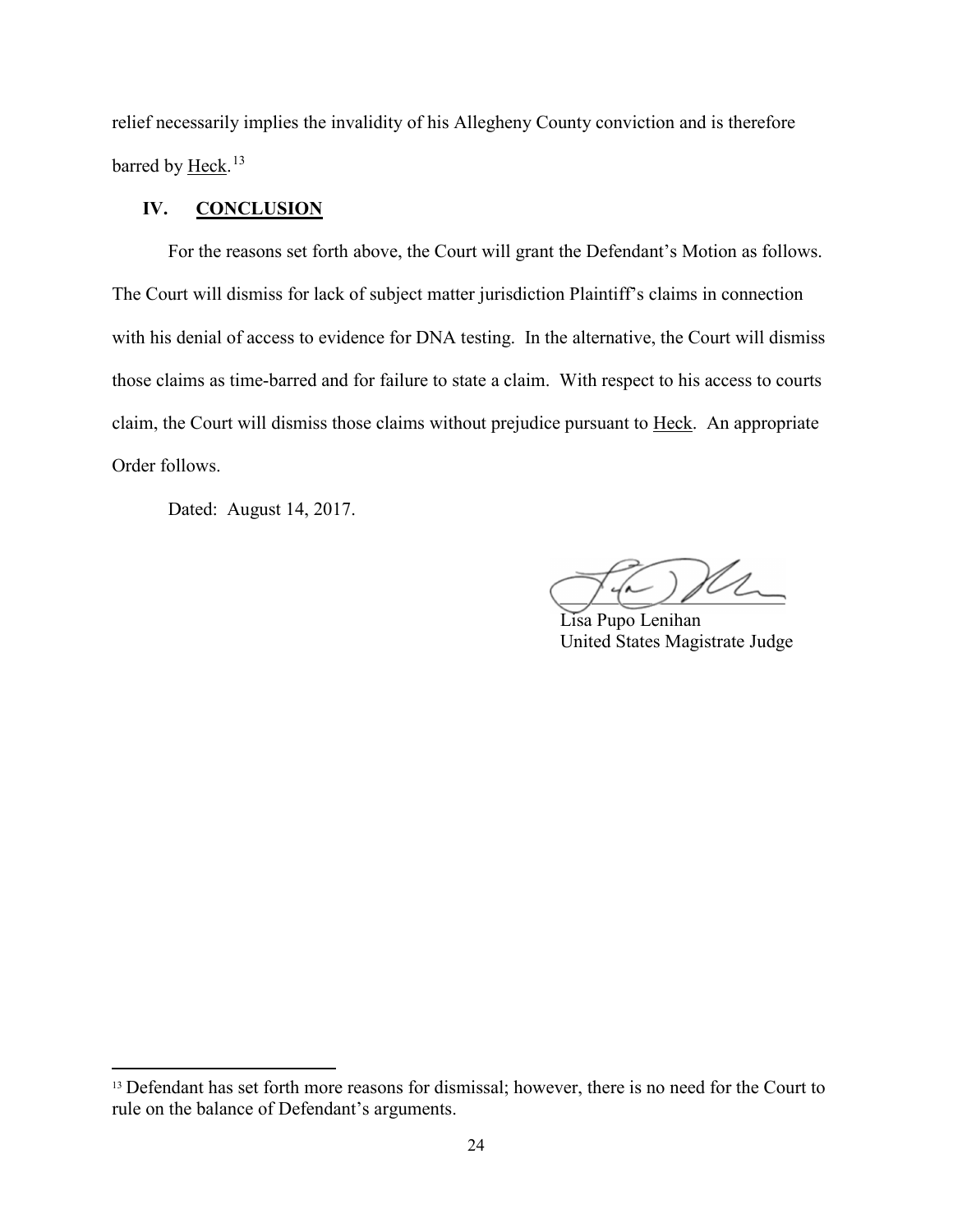# **IN THE UNITED STATES DISTRICT COURT FOR THE WESTERN DISTRICT OF PENNSYLVANIA**

| <b>JERMAINE PALMER,</b>                                   |  |
|-----------------------------------------------------------|--|
| Plaintiff,                                                |  |
| V                                                         |  |
| <b>DISTRICT ATTORNEY'S OFFICE</b><br>OF ALLEGHENY COUNTY, |  |
| Defendant.                                                |  |

Civil Action No.  $16 - 567$ 

) Magistrate Judge Lisa Pupo Lenihan

# **ORDER**

**AND NOW**, this 14th day of August, 2017, for the reasons stated in this Court's Memorandum Opinion filed contemporaneously herewith,

**IT IS HEREBY ORDERED** that Defendant's Motion to Dismiss Amended

Complaint for Lack of Subject Matter Jurisdiction and for Failure to State a Claim (*ECF* 

[No. 43\)](https://ecf.pawd.uscourts.gov/doc1/15715411840) is **GRANTED** for the reasons, and only those reasons, set forth in this Court's

Opinion.

**IT IS HEREBY ORDERED** that Plaintiff's Amended Complaint (*ECF No. 33*)

is **DISMISSED** and the Clerk is directed to mark this case **CLOSED**.

**AND IT IS FURTHER ORDERED** that pursuant to Rule 4(a)(1) of the Federal Rules of Appellate Procedure, Petitioner has thirty (30) days to file a notice of appeal as provided by Rule 3 of the Federal Rules of Appellate Procedure.

 $\bigcup$   $\bigcup$   $\overline{\phantom{a}}$ 

Lisa Pupo Lenihan United States Magistrate Judge

cc: Jermain Palmer